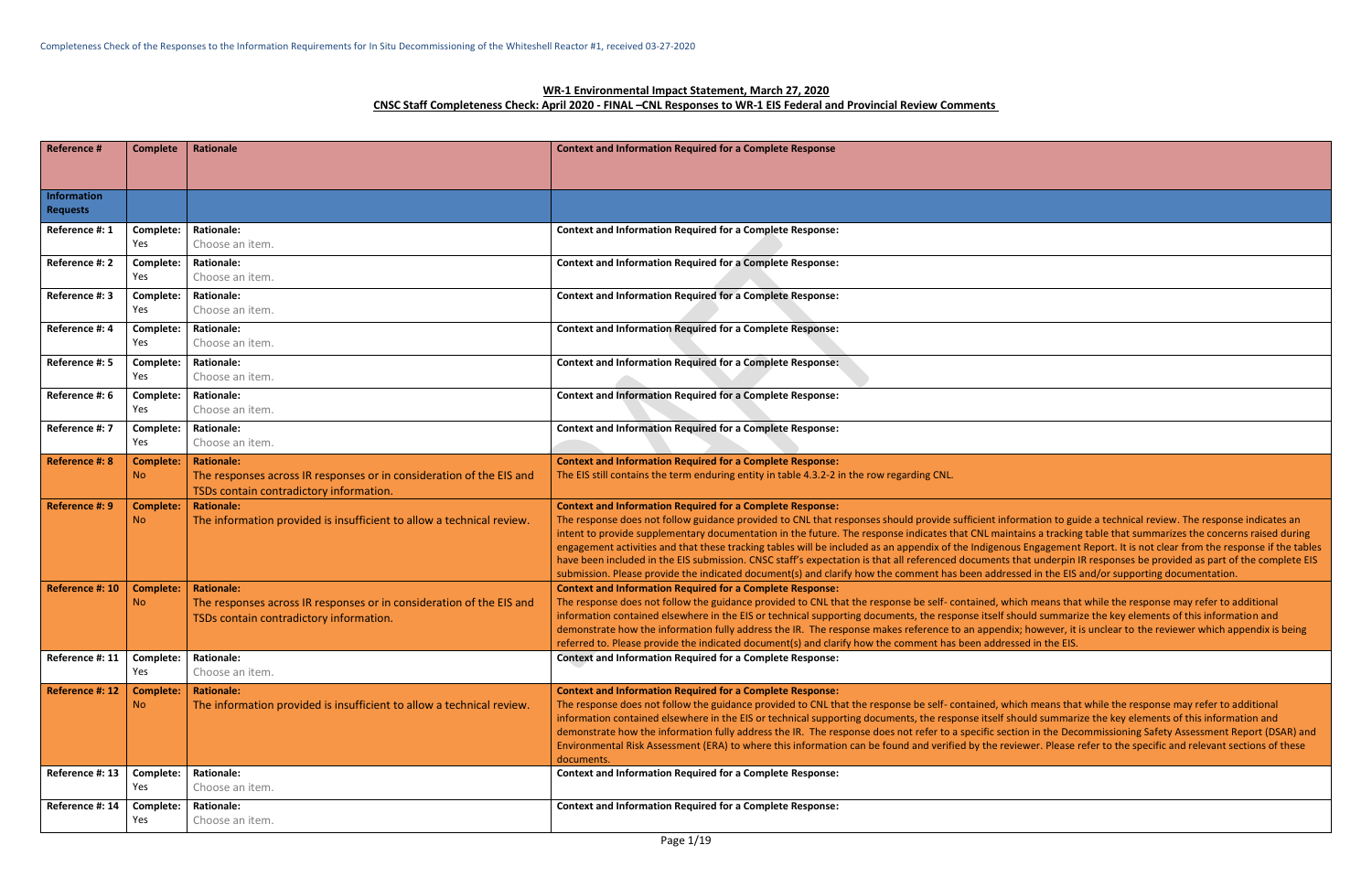vhich means that while the response may refer to additional should summarize the key elements of this information and ferent sections of the EIS where changes were made to address the ion in the quoted sections of the EIS. Further, the response should nges have been made in each referenced section of the EIS to address ne information provided.

vhich means that while the response may refer to additional should summarize the key elements of this information and ction in the DSAR to where this information can be found and verified

stions within the IR. The response does not provide an explanation of  $\sigma$  description of the considered alternatives was provided. Please

vhich means that while the response may refer to additional should summarize the key elements of this information and scribe those alternative means that were determined not to be  $t$  #27). Further, the response does not explain how the additional text

estion within the IR. The response does not completely respond to the plic feedback was considered and/or informed the alternative means

estion within the IR and, in the case of an IR with several sub-

into the evaluation of alternatives.

| <b>Reference #</b> | <b>Complete</b>               | Rationale                                                                                                                                                                      | <b>Context and Information Required for a Complete Response</b>                                                                                                                                                                                                                                                                                                                                                                                                                                                                                                                                                                                                                                              |
|--------------------|-------------------------------|--------------------------------------------------------------------------------------------------------------------------------------------------------------------------------|--------------------------------------------------------------------------------------------------------------------------------------------------------------------------------------------------------------------------------------------------------------------------------------------------------------------------------------------------------------------------------------------------------------------------------------------------------------------------------------------------------------------------------------------------------------------------------------------------------------------------------------------------------------------------------------------------------------|
| Reference #: 15    | Complete:<br>Yes              | <b>Rationale:</b><br>Choose an item.                                                                                                                                           | <b>Context and Information Required for a Complete Response:</b>                                                                                                                                                                                                                                                                                                                                                                                                                                                                                                                                                                                                                                             |
| Reference #: 16    | Complete:<br>Yes              | <b>Rationale:</b><br>Choose an item.                                                                                                                                           | <b>Context and Information Required for a Complete Response:</b>                                                                                                                                                                                                                                                                                                                                                                                                                                                                                                                                                                                                                                             |
| Reference #: 17    | Complete:<br>Yes              | <b>Rationale:</b><br>Choose an item.                                                                                                                                           | <b>Context and Information Required for a Complete Response:</b>                                                                                                                                                                                                                                                                                                                                                                                                                                                                                                                                                                                                                                             |
| Reference #: 18    | Complete:<br>Yes              | <b>Rationale:</b><br>Choose an item.                                                                                                                                           | <b>Context and Information Required for a Complete Response:</b>                                                                                                                                                                                                                                                                                                                                                                                                                                                                                                                                                                                                                                             |
| Reference #: 19    | Complete:<br>Yes              | <b>Rationale:</b><br>Choose an item.                                                                                                                                           | <b>Context and Information Required for a Complete Response:</b>                                                                                                                                                                                                                                                                                                                                                                                                                                                                                                                                                                                                                                             |
| Reference #: 20    | Complete:<br>Yes              | <b>Rationale:</b><br>Choose an item.                                                                                                                                           | <b>Context and Information Required for a Complete Response:</b>                                                                                                                                                                                                                                                                                                                                                                                                                                                                                                                                                                                                                                             |
| Reference #: 21    | <b>Complete:</b><br><b>No</b> | <b>Rationale:</b><br>The responses across IR responses or in consideration of the EIS and<br>TSDs contain contradictory information.                                           | <b>Context and Information Required for a Complete Response:</b><br>The response does not follow the guidance provided to CNL that the response be self- contained, wh<br>information contained elsewhere in the EIS or technical supporting documents, the response itself sl<br>demonstrate how the information fully address the IR. The response points the reviewer to two diffe<br>comment. However, the information in the IR response is not consistent with the revised informatio<br>clearly indicate what changes have been made to each section. Please summarize clearly what changes<br>the IR. In addition, please update the IR response and/or EIS accordingly to ensure consistency in the |
| Reference #: 22    | Complete:<br>Yes              | <b>Rationale:</b><br>Choose an item.                                                                                                                                           | <b>Context and Information Required for a Complete Response:</b>                                                                                                                                                                                                                                                                                                                                                                                                                                                                                                                                                                                                                                             |
| Reference #: 23    | <b>Complete:</b><br>No.       | <b>Rationale:</b><br>The information provided is insufficient to allow a technical review.                                                                                     | <b>Context and Information Required for a Complete Response:</b><br>The response does not follow the guidance provided to CNL that the response be self- contained, wh<br>information contained elsewhere in the EIS or technical supporting documents, the response itself sl<br>demonstrate how the information fully address the IR. The response does not refer to a specific sect<br>by the reviewer. Please refer to the specific and relevant sections of this document.                                                                                                                                                                                                                              |
| Reference #: 24    | <b>Complete:</b><br><b>No</b> | <b>Rationale:</b><br>The information provided is insufficient to allow a technical review.                                                                                     | <b>Context and Information Required for a Complete Response:</b><br>The response does not follow the guidance provided to CNL to provide a direct response to all quest<br>how the assessment categories and criteria were defined. In addition, no comparable discussion or c<br>clarify how the question within the IR has been addressed.                                                                                                                                                                                                                                                                                                                                                                 |
| Reference #: 25    | Complete:<br>Yes              | <b>Rationale:</b><br>Choose an item.                                                                                                                                           | <b>Context and Information Required for a Complete Response:</b>                                                                                                                                                                                                                                                                                                                                                                                                                                                                                                                                                                                                                                             |
| Reference #: 26    | <b>Complete:</b><br>No.       | <b>Rationale:</b><br>The supplementary material or changes to EIS documents or TSDs<br>provided as part of the response is/are insufficient to adequately<br>meet the request. | <b>Context and Information Required for a Complete Response:</b><br>The response does not follow the guidance provided to CNL that the response be self- contained, wh<br>information contained elsewhere in the EIS or technical supporting documents, the response itself sl<br>demonstrate how the information fully address the IR. The response does not clearly identify or deso<br>technically and economically feasible (inconsistent with information provided in the response to IR #<br>for section 2.5.3 addresses the IR. Please clarify how the question within the IR has been addressed.                                                                                                     |
| Reference #: 27    | <b>Complete:</b><br><b>No</b> | <b>Rationale:</b><br>The responses across IR responses or in consideration of the EIS and<br>TSDs contain contradictory information.                                           | <b>Context and Information Required for a Complete Response:</b><br>The response does not follow the guidance provided to CNL to provide a direct response to the ques<br>question and the response is not self-contained. The response does not clearly respond to how publi<br>assessment. Please clarify how the question within the IR has been addressed.                                                                                                                                                                                                                                                                                                                                               |
| Reference #: 28    | <b>Complete:</b><br>No        | <b>Rationale:</b><br>The supplementary material or changes to EIS documents or TSDs<br>provided as part of the response is/are insufficient to adequately<br>meet the request. | <b>Context and Information Required for a Complete Response:</b><br>The response does not follow the guidance provided to CNL to provide a direct response to the ques<br>questions, to address every sub-question within the IR clearly.<br>1 - The response does not provide detail as to how other communities' feedback was incorporated in                                                                                                                                                                                                                                                                                                                                                              |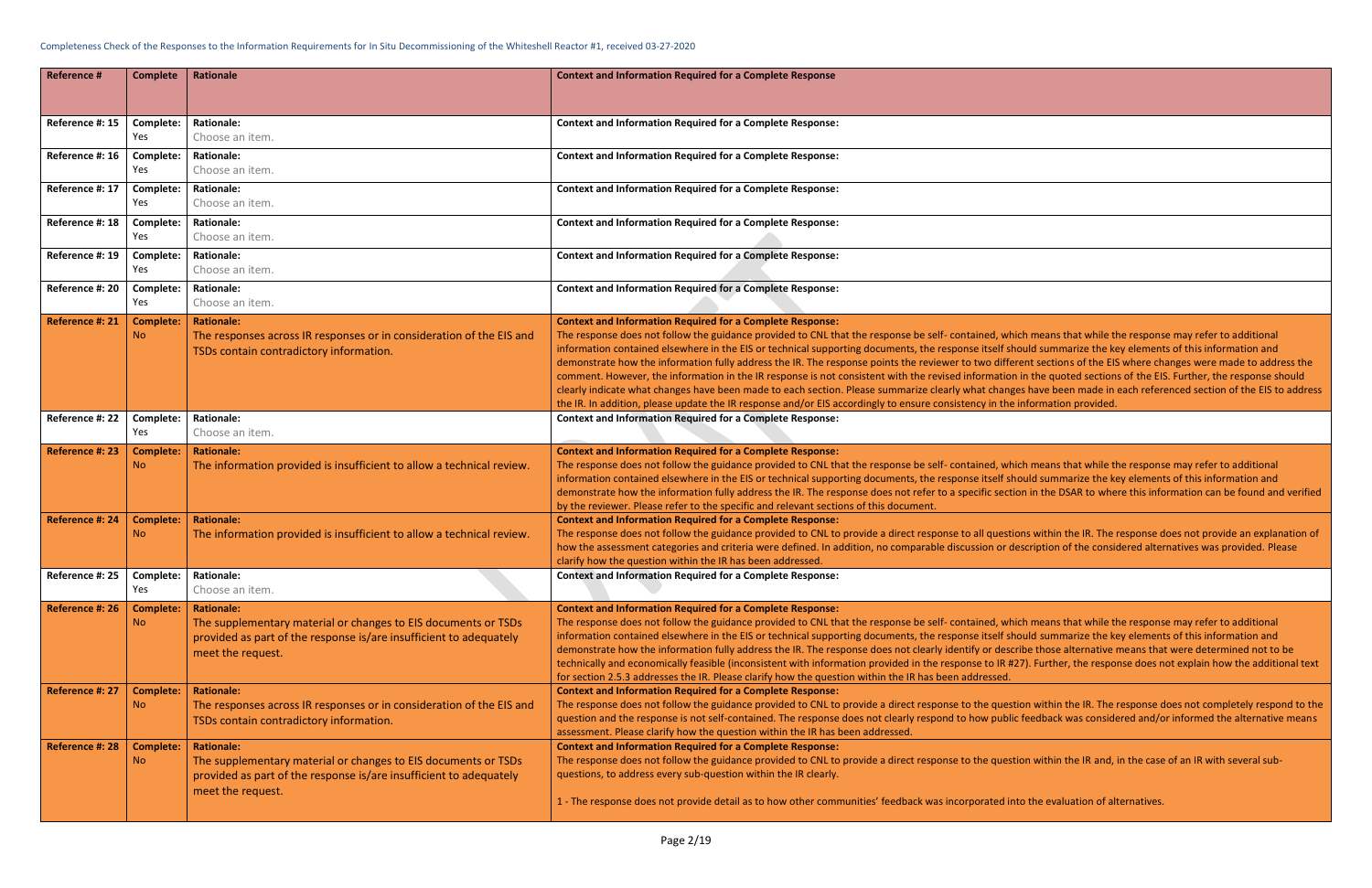isufficiently detailed. CNSC staff are aware of the feedback provided

were provided to communities in response to the issues and concerns

nd gaps identified and incorporate them in the revised EIS and IR where the relevant information can be found in the EIS submission.

stion within the IR or in the case of an IR with several sub-questions, e a direct response to the sub-question requesting clarity regarding in the IR has been addressed.

thich means that while the response may refer to additional should summarize the key elements of this information and which sections of the EIS have been changed to address the se provide references to the relevant sections of the EIS and clearly

thich means that while the response may refer to additional should summarize the key elements of this information and question posed in the IR requesting analysis of all alternatives for

hich means that while the response may refer to additional should summarize the key elements of this information and tion in the Detailed Decommissioning Plan or the Comprehensive specific and relevant sections of these documents.

thich means that while the response may refer to additional should summarize the key elements of this information and ct the summary of evaluation of alternative provided in table 2.7.1.

thich means that while the response may refer to additional should summarize the key elements of this information and es their purposes. However, the response indicates that text will be been changed to address the comment in order to allow the reviewer the information can be found and clearly summarize how the

hich means that while the response may refer to additional should summarize the key elements of this information and a specific section of the EIS; the revised EIS does not include a

| <b>Reference #</b> | <b>Complete</b>               | Rationale                                                                                                                                                                      | <b>Context and Information Required for a Complete Response</b>                                                                                                                                                                                                                                                                                                                                                                                                                                                                                                                                                                                 |
|--------------------|-------------------------------|--------------------------------------------------------------------------------------------------------------------------------------------------------------------------------|-------------------------------------------------------------------------------------------------------------------------------------------------------------------------------------------------------------------------------------------------------------------------------------------------------------------------------------------------------------------------------------------------------------------------------------------------------------------------------------------------------------------------------------------------------------------------------------------------------------------------------------------------|
|                    |                               |                                                                                                                                                                                |                                                                                                                                                                                                                                                                                                                                                                                                                                                                                                                                                                                                                                                 |
|                    |                               |                                                                                                                                                                                | 2 - The process undertaken with Sagkeeng Anicinabe on the alternative means assessment is also insu<br>on the revised EIS as detailed by the Sagkeeng Anicinabe in a letter dated February 18, 2020.                                                                                                                                                                                                                                                                                                                                                                                                                                            |
|                    |                               |                                                                                                                                                                                | 3 - The response does not address the comment regarding indicating in the EIS the responses that we<br>were raised.                                                                                                                                                                                                                                                                                                                                                                                                                                                                                                                             |
|                    |                               |                                                                                                                                                                                | It is CNSC staff's expectation that CNL work with each Indigenous group to address the comments and<br>responses accordingly. Please clarify how the sub-questions within the IR have been addressed and w                                                                                                                                                                                                                                                                                                                                                                                                                                      |
| Reference #: 29    | <b>Complete:</b><br><b>No</b> | <b>Rationale:</b><br>The response does not address each sub-question of the IR.                                                                                                | <b>Context and Information Required for a Complete Response:</b><br>The response does not follow the guidance provided to CNL to provide a direct response to the questi<br>the response should address every sub-question within the IR clearly. The response does not provide<br>the criteria for worker health versus other valued components. Please clarify how the question within                                                                                                                                                                                                                                                        |
| Reference #: 30    | <b>Complete:</b><br>No.       | <b>Rationale:</b><br>The information provided is insufficient to allow a technical review.                                                                                     | <b>Context and Information Required for a Complete Response:</b><br>The response does not follow the guidance provided to CNL that the response be self- contained, whi<br>information contained elsewhere in the EIS or technical supporting documents, the response itself she<br>demonstrate how the information fully address the IR. The response does not specifically reference w<br>comment in order to allow the reviewer to find the information needed to verify the response. Please<br>summarize what changes have been made to address the IR.                                                                                    |
| Reference #: 31    | <b>Complete:</b><br><b>No</b> | <b>Rationale:</b><br>The information provided is insufficient to allow a technical review.                                                                                     | <b>Context and Information Required for a Complete Response:</b><br>The response does not follow the guidance provided to CNL that the response be self- contained, whi<br>information contained elsewhere in the EIS or technical supporting documents, the response itself she<br>demonstrate how the information fully address the IR. The response does not directly address the qu<br>alignment with the IAEA guidelines. Please clarify how the question within the IR has been addressed.                                                                                                                                                |
| Reference #: 32    | Complete:<br>Yes              | <b>Rationale:</b><br>Choose an item.                                                                                                                                           | <b>Context and Information Required for a Complete Response:</b>                                                                                                                                                                                                                                                                                                                                                                                                                                                                                                                                                                                |
| Reference #: 33    | <b>Complete:</b><br><b>No</b> | <b>Rationale:</b><br>The information provided is insufficient to allow a technical review.                                                                                     | <b>Context and Information Required for a Complete Response:</b><br>The response does not follow the guidance provided to CNL that the response be self- contained, whi<br>information contained elsewhere in the EIS or technical supporting documents, the response itself sh<br>demonstrate how the information fully address the IR. The response does not refer to a specific section<br>Study Report where this information can be found and verified by the reviewer. Please refer to the sp                                                                                                                                             |
| Reference #: 34    | Complete:<br>Yes              | <b>Rationale:</b><br>Choose an item.                                                                                                                                           | <b>Context and Information Required for a Complete Response:</b>                                                                                                                                                                                                                                                                                                                                                                                                                                                                                                                                                                                |
| Reference #: 35    | <b>Complete:</b><br>No.       | <b>Rationale:</b><br>The supplementary material or changes to EIS documents or TSDs<br>provided as part of the response is/are insufficient to adequately<br>meet the request. | <b>Context and Information Required for a Complete Response:</b><br>The response does not follow the guidance provided to CNL that the response be self- contained, whi<br>information contained elsewhere in the EIS or technical supporting documents, the response itself she<br>demonstrate how the information fully address the IR. The information in section 2.7 does not reflect<br>Please clarify how the revisions in the summary section address the question within the IR.                                                                                                                                                        |
| Reference #: 36    | Complete:<br>Yes              | <b>Rationale:</b><br>Choose an item.                                                                                                                                           | <b>Context and Information Required for a Complete Response:</b>                                                                                                                                                                                                                                                                                                                                                                                                                                                                                                                                                                                |
| Reference #: 37    | <b>Complete:</b><br><b>No</b> | <b>Rationale:</b><br>The supplementary material or changes to EIS documents or TSDs<br>provided as part of the response is/are insufficient to adequately<br>meet the request. | <b>Context and Information Required for a Complete Response:</b><br>The response does not follow the guidance provided to CNL that the response be self- contained, whi<br>information contained elsewhere in the EIS or technical supporting documents, the response itself she<br>demonstrate how the information fully address the IR. The IR response defines air gaps and discusses<br>revised to address the comment and does not specifically reference which sections of the EIS have be<br>to find the information needed to verify the response. Please provide a specific reference to where th<br>additional text addresses the IR. |
| Reference #: 38    | <b>Complete:</b><br><b>No</b> | <b>Rationale:</b><br>The supplementary material or changes to EIS documents or TSDs<br>provided as part of the response is/are insufficient to adequately<br>meet the request. | <b>Context and Information Required for a Complete Response:</b><br>The response does not follow the guidance provided to CNL that the response be self- contained, whi<br>information contained elsewhere in the EIS or technical supporting documents, the response itself sh<br>demonstrate how the information fully address the IR. The response does not refer the reviewer to a                                                                                                                                                                                                                                                          |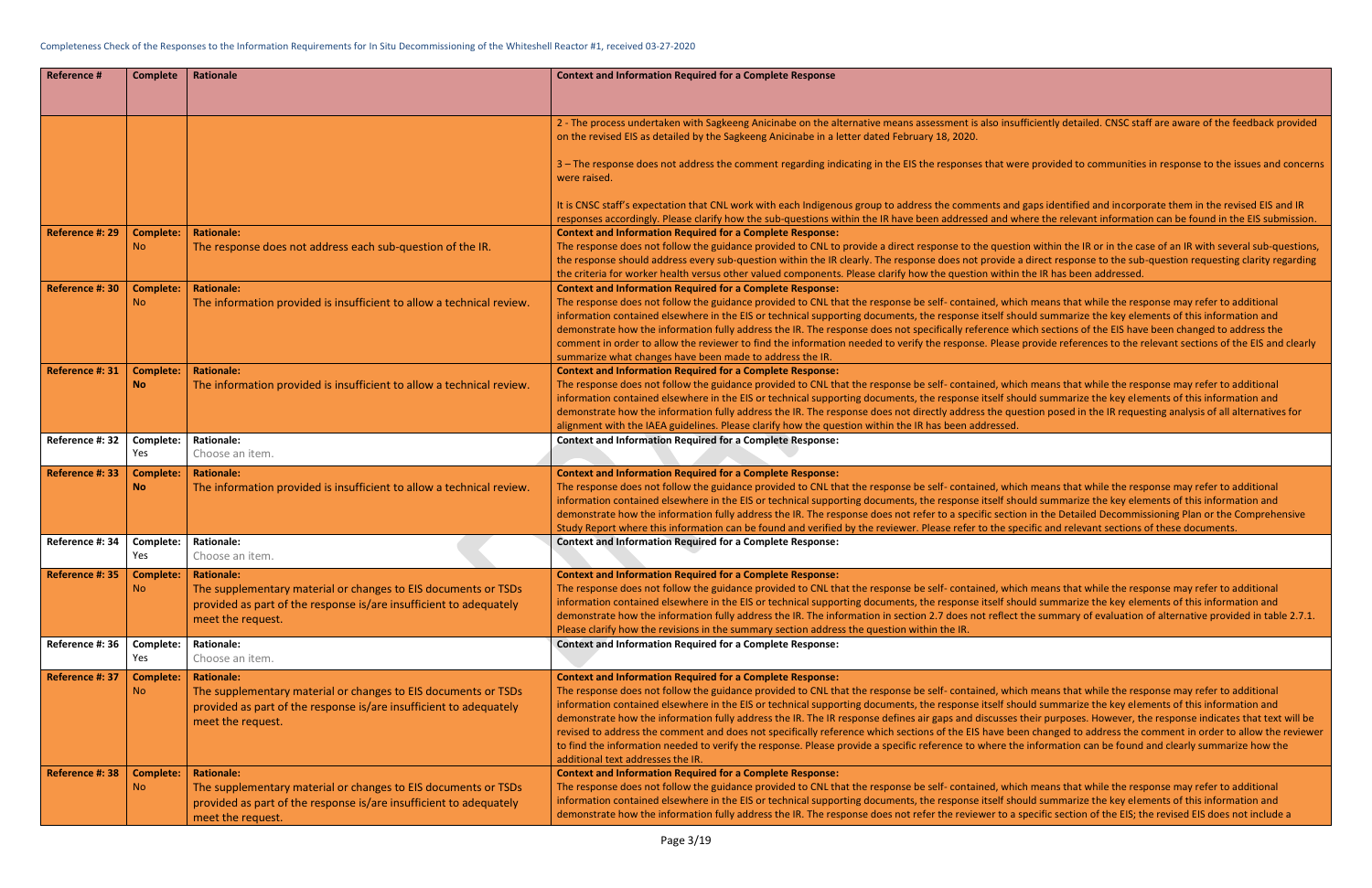the EIS has been revised in response to this IR. Please provide to address the IR.

thich means that while the response may refer to additional should summarize the key elements of this information and section of the EIS. The revised EIS does not include a section 3.5.1.2. rovide references to the relevant sections of the EIS and clearly

thich means that while the response may refer to additional should summarize the key elements of this information and .5.1.2. Therefore, the reviewer cannot verify that the EIS has been facility is not expected based on historical knowledge and nt. Please provide references to the relevant sections of the EIS and

thich means that while the response may refer to additional should summarize the key elements of this information and mission estimates from soil related to tritium does not refer the e this information could be found and verified. Please refer to the

thich means that while the response may refer to additional should summarize the key elements of this information and specific sections within the ERA or EIS where this information can be

thich means that while the response may refer to additional should summarize the key elements of this information and i updated but the response does not refer to the specific section(s) elevant section(s) of the EIS.

vhich means that while the response may refer to additional should summarize the key elements of this information and tes the safety of in situ disposal; however, it does not refer to the references to the relevant sections of the EIS and clearly summarize

thich means that while the response may refer to additional should summarize the key elements of this information and e physical degradation of concrete, yet no references are provided to alyses to support the IR response but does not refer to the specific ices to the specific and relevant sections of the document that is

| <b>Reference #</b>                 | <b>Complete</b>                            | <b>Rationale</b>                                                                                                                                                                                    | <b>Context and Information Required for a Complete Response</b>                                                                                                                                                                                                                                                                                                                                                                                                                                                                                                                                                                                                                                                                                               |
|------------------------------------|--------------------------------------------|-----------------------------------------------------------------------------------------------------------------------------------------------------------------------------------------------------|---------------------------------------------------------------------------------------------------------------------------------------------------------------------------------------------------------------------------------------------------------------------------------------------------------------------------------------------------------------------------------------------------------------------------------------------------------------------------------------------------------------------------------------------------------------------------------------------------------------------------------------------------------------------------------------------------------------------------------------------------------------|
|                                    |                                            |                                                                                                                                                                                                     | section 3.5.1.1.3 as referenced in the original comment. Therefore, the reviewer cannot verify that the EI<br>references to the relevant sections of the EIS and clearly summarize what changes have been made to ad                                                                                                                                                                                                                                                                                                                                                                                                                                                                                                                                          |
| Reference #: 39                    | Complete:<br>Yes                           | <b>Rationale:</b><br>Choose an item.                                                                                                                                                                | <b>Context and Information Required for a Complete Response:</b>                                                                                                                                                                                                                                                                                                                                                                                                                                                                                                                                                                                                                                                                                              |
| Reference #: 40                    | <b>Complete:</b><br>No.                    | <b>Rationale:</b><br>The supplementary material or changes to EIS documents or TSDs<br>provided as part of the response is/are insufficient to adequately<br>meet the request.                      | <b>Context and Information Required for a Complete Response:</b><br>The response does not follow the guidance provided to CNL that the response be self- contained, which n<br>information contained elsewhere in the EIS or technical supporting documents, the response itself should<br>demonstrate how the information fully address the IR. The response does not point to the correct section<br>Therefore, the reviewer cannot verify that the EIS has been revised to response to this IR. Please provide<br>summarize what changes have been made to address the IR.                                                                                                                                                                                 |
| Reference #: 41                    | <b>Complete:</b><br>No.                    | <b>Rationale:</b><br>The supplementary material or changes to EIS documents or TSDs<br>provided as part of the response is/are insufficient to adequately<br>meet the request.                      | <b>Context and Information Required for a Complete Response:</b><br>The response does not follow the guidance provided to CNL that the response be self- contained, which n<br>information contained elsewhere in the EIS or technical supporting documents, the response itself should<br>demonstrate how the information fully address the IR. The revised EIS does not include a section 3.5.1.2.<br>revised to response to this IR. Additionally, the response indicates that soil remediation outside the facilit<br>characterization but no additional references or information was provided to support the statement. Plea<br>provide appropriate references to support statements in the response.                                                   |
| Reference #: 42                    | <b>Complete:</b><br><b>No</b>              | <b>Rationale:</b><br>The supplementary material or changes to EIS documents or TSDs<br>provided as part of the response is/are insufficient to adequately<br>meet the request.                      | <b>Context and Information Required for a Complete Response:</b><br>The response does not follow the guidance provided to CNL that the response be self- contained, which n<br>information contained elsewhere in the EIS or technical supporting documents, the response itself should<br>demonstrate how the information fully address the IR. The response to the IR question regarding emissic<br>reviewer to a specific section(s) in the Groundwater Flow and Solute Transport Model Report where this i<br>specific and relevant sections of this document.                                                                                                                                                                                            |
| Reference #: 43                    | <b>Complete:</b><br>No.                    | <b>Rationale:</b><br>The supplementary material or changes to EIS documents or TSDs<br>provided as part of the response is/are insufficient to adequately<br>meet the request.                      | <b>Context and Information Required for a Complete Response:</b><br>The response does not follow the guidance provided to CNL that the response be self- contained, which n<br>information contained elsewhere in the EIS or technical supporting documents, the response itself should<br>demonstrate how the information fully address the IR. The response does not refer the reviewer to specif<br>found and verified by the reviewer. Please refer to the specific and relevant sections of these documents.                                                                                                                                                                                                                                             |
| Reference #: 44                    | <b>Complete:</b><br><b>No</b>              | <b>Rationale:</b><br>The supplementary material or changes to EIS documents or TSDs<br>provided as part of the response is/are insufficient to adequately<br>meet the request.                      | <b>Context and Information Required for a Complete Response:</b><br>The response does not follow the guidance provided to CNL that the response be self- contained, which n<br>information contained elsewhere in the EIS or technical supporting documents, the response itself should<br>demonstrate how the information fully address the IR. The response indicates that the EIS has been upda<br>where this information can be found and verified by the reviewer. Please refer to the specific and relevan                                                                                                                                                                                                                                              |
| Reference #: 45                    | <b>Complete:</b><br><b>No</b>              | <b>Rationale:</b><br>The supplementary material or changes to EIS documents or TSDs<br>provided as part of the response is/are insufficient to adequately<br>meet the request.                      | <b>Context and Information Required for a Complete Response:</b><br>The response does not follow the guidance provided to CNL that the response be self- contained, which n<br>information contained elsewhere in the EIS or technical supporting documents, the response itself should<br>demonstrate how the information fully address the IR. The response states that the EIS demonstrates the<br>specific section(s) where this information can be found and verified by the reviewer. Please provide refer<br>what changes have been made to address the IR.                                                                                                                                                                                            |
| Reference #: 46                    | Complete:<br>Yes                           | <b>Rationale:</b><br>Choose an item.                                                                                                                                                                | <b>Context and Information Required for a Complete Response:</b>                                                                                                                                                                                                                                                                                                                                                                                                                                                                                                                                                                                                                                                                                              |
| Reference #: 47<br>Reference #: 48 | <b>Complete:</b><br><b>No</b><br>Complete: | <b>Rationale:</b><br>The supplementary material or changes to EIS documents or TSDs<br>provided as part of the response is/are insufficient to adequately<br>meet the request.<br><b>Rationale:</b> | <b>Context and Information Required for a Complete Response:</b><br>The response does not follow the guidance provided to CNL that the response be self- contained, which n<br>information contained elsewhere in the EIS or technical supporting documents, the response itself should<br>demonstrate how the information fully address the IR. The response makes assertions regarding the phys<br>support these statements. Additionally, the reviewer is directed to the entire DSAR for additional analyse<br>section(s) where this information can be found and verified by the reviewer. Please provide references to<br>being used to support statements made in the IR response.<br><b>Context and Information Required for a Complete Response:</b> |
|                                    | Yes                                        | Choose an item.                                                                                                                                                                                     |                                                                                                                                                                                                                                                                                                                                                                                                                                                                                                                                                                                                                                                                                                                                                               |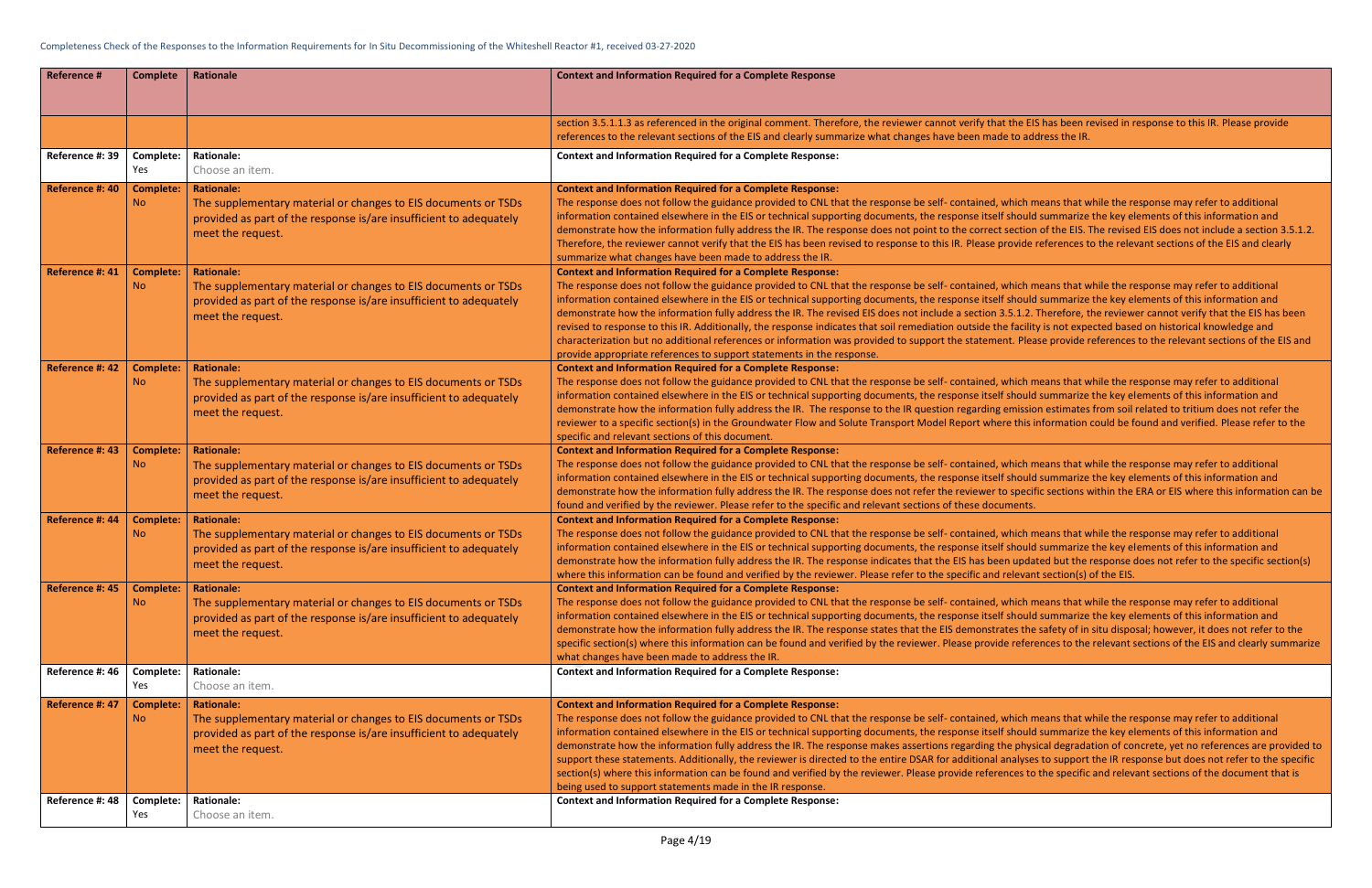vhich means that while the response may refer to additional should summarize the key elements of this information and of the final formulation of the grout is documented in the EIS but it riewer. Please refer to the specific and relevant sections of the EIS.

vhich means that while the response may refer to additional should summarize the key elements of this information and ment by referring to a prepared Geosynthesis Report and provides a oncerns in the IR, namely: 1) how this report supports the statement provides a cross-section showing the relationship between the Please clarify how these sub-set questions within the IR have been

Iformation to guide a technical review, on two points:

no Appendix 4.0 included in the EIS.

ture. According to the response, Appendix 4.0-1 will indicate groups' and content from recent engagements.

rt of the complete EIS submission and update the response to clearly

Formation to guide a technical review, and 2) be self- contained, which or technical supporting documents, the response itself should

10 relevant appendix included in the EIS. Please provide all referenced ponse to clearly identify where the referenced information may be

2 Indigenous and/or Treaty rights raised by Indigenous groups. Please

Iformation to guide a technical review. The response indicates that ncluded in the EIS for the reviewer to verify the information. The , in their updated form, all referenced documents that underpin the the referenced information may be found.

vhich means that while the response may refer to additional should summarize the key elements of this information and de supplementary documentation in the future. CNSC staff's submission. Please provide the references to where the requested ipporting documents.

| <b>Reference #</b>                 | <b>Complete</b>                                   | <b>Rationale</b>                                                                                                                                                                                    | <b>Context and Information Required for a Complete Response</b>                                                                                                                                                                                                                                                                                                                                                                                                                                                                                                                                                                                                                                                                                                                                                                                                                              |
|------------------------------------|---------------------------------------------------|-----------------------------------------------------------------------------------------------------------------------------------------------------------------------------------------------------|----------------------------------------------------------------------------------------------------------------------------------------------------------------------------------------------------------------------------------------------------------------------------------------------------------------------------------------------------------------------------------------------------------------------------------------------------------------------------------------------------------------------------------------------------------------------------------------------------------------------------------------------------------------------------------------------------------------------------------------------------------------------------------------------------------------------------------------------------------------------------------------------|
|                                    |                                                   |                                                                                                                                                                                                     |                                                                                                                                                                                                                                                                                                                                                                                                                                                                                                                                                                                                                                                                                                                                                                                                                                                                                              |
| Reference #: 49                    | <b>Complete:</b><br><b>No</b>                     | <b>Rationale:</b><br>The supplementary material or changes to EIS documents or TSDs<br>provided as part of the response is/are insufficient to adequately<br>meet the request.                      | <b>Context and Information Required for a Complete Response:</b><br>The response does not follow the guidance provided to CNL that the response be self- contained, which mear<br>information contained elsewhere in the EIS or technical supporting documents, the response itself should sun<br>demonstrate how the information fully address the IR. The response indicates that the properties of the final                                                                                                                                                                                                                                                                                                                                                                                                                                                                              |
| Reference #: 50                    | <b>Complete:</b><br><b>No</b>                     | <b>Rationale:</b><br>The supplementary material or changes to EIS documents or TSDs<br>provided as part of the response is/are insufficient to adequately<br>meet the request.                      | does not refer to the specific section(s) where this information can be found and verified by the reviewer. Ple<br><b>Context and Information Required for a Complete Response:</b><br>The response does not follow the guidance provided to CNL that the response be self- contained, which mear<br>information contained elsewhere in the EIS or technical supporting documents, the response itself should sun<br>demonstrate how the information fully address the IR. The response addresses the reviewer's comment by re<br>summary of its contents. However, the response does not explain how this report addresses two concerns in<br>that local soils provide a barrier to contaminant release to the environment; 2) whether the report provides a<br>geology and the WR-1 facility to demonstrate and justify the importance of the geosphere barrier. Please clar<br>addressed. |
| Reference #: 51                    | Complete:<br>Yes                                  | <b>Rationale:</b><br>Choose an item.                                                                                                                                                                | <b>Context and Information Required for a Complete Response:</b>                                                                                                                                                                                                                                                                                                                                                                                                                                                                                                                                                                                                                                                                                                                                                                                                                             |
| Reference #: 52                    | Complete:<br>Yes                                  | <b>Rationale:</b><br>Choose an item.                                                                                                                                                                | <b>Context and Information Required for a Complete Response:</b>                                                                                                                                                                                                                                                                                                                                                                                                                                                                                                                                                                                                                                                                                                                                                                                                                             |
| Reference #: 53<br>Reference #: 54 | <b>Complete:</b><br><b>No</b><br><b>Complete:</b> | <b>Rationale:</b><br>The supplementary material or changes to EIS documents or TSDs<br>provided as part of the response is/are insufficient to adequately<br>meet the request.<br><b>Rationale:</b> | <b>Context and Information Required for a Complete Response:</b><br>The response does not follow guidance provided to CNL that responses should provide sufficient information<br>1 - The response indicates that the requested information is provided in Appendix 4.0, yet there is no Append<br>2 - The response indicates an intent to provided updated or supplemental documentation in the future. Accor<br>interest in engagement and tables in Section 4.0 will be updated with CNL's response to concerns and conten<br>Please provide, in their updated form, all referenced documents that underpin the responses as part of the co<br>identify where the referenced information may be found.<br><b>Context and Information Required for a Complete Response:</b>                                                                                                                |
|                                    | <b>No</b>                                         | The supplementary material or changes to EIS documents or TSDs<br>provided as part of the response is/are insufficient to adequately<br>meet the request.                                           | The response does not follow the guidance provided to CNL that responses 1) provide sufficient information t<br>means that while the response may refer to additional information contained elsewhere in the EIS or technica<br>summarize the key elements of this information and demonstrate how the information fully addresses the IR.<br>1 - The response indicates that the requested information is provided in an appendix, yet there is no relevant<br>documents that underpin the responses as part of the complete EIS submission and update the response to cl<br>found.<br>2 - The response does not address the consideration of potential impacts to potential or established Indigeno<br>clarify what discussions CNL has had on this topic and how this has been addressed in the EIS submission.                                                                           |
| Reference #: 55                    | <b>Complete:</b><br>N <sub>o</sub>                | <b>Rationale:</b><br>The supplementary material or changes to EIS documents or TSDs<br>provided as part of the response is/are insufficient to adequately<br>meet the request.                      | <b>Context and Information Required for a Complete Response:</b><br>The response does not follow guidance provided to CNL that responses should provide sufficient information<br>Appendix 4.0-1 was updated to include the requested information, yet there is no Appendix 4.0-1 included in<br>response also indicates an intent to provided updated documentation in the future. Please provide, in their up<br>responses as part of the complete EIS submission and update the response to clearly identify where the refer                                                                                                                                                                                                                                                                                                                                                              |
| Reference #: 56                    | <b>Complete:</b><br>N <sub>o</sub>                | <b>Rationale:</b><br>The supplementary material or changes to EIS documents or TSDs<br>provided as part of the response is/are insufficient to adequately<br>meet the request.                      | <b>Context and Information Required for a Complete Response:</b><br>The response does not follow the guidance provided to CNL that the response be self- contained, which mear<br>information contained elsewhere in the EIS or technical supporting documents, the response itself should sun<br>demonstrate how the information fully address the IR. The IR response indicates an intent to provide supplem<br>expectation is that referenced documents in IR responses be provided as part of the complete EIS submission<br>information may be found and clarify how the comment has been addressed in the EIS and/or its supporting of                                                                                                                                                                                                                                                 |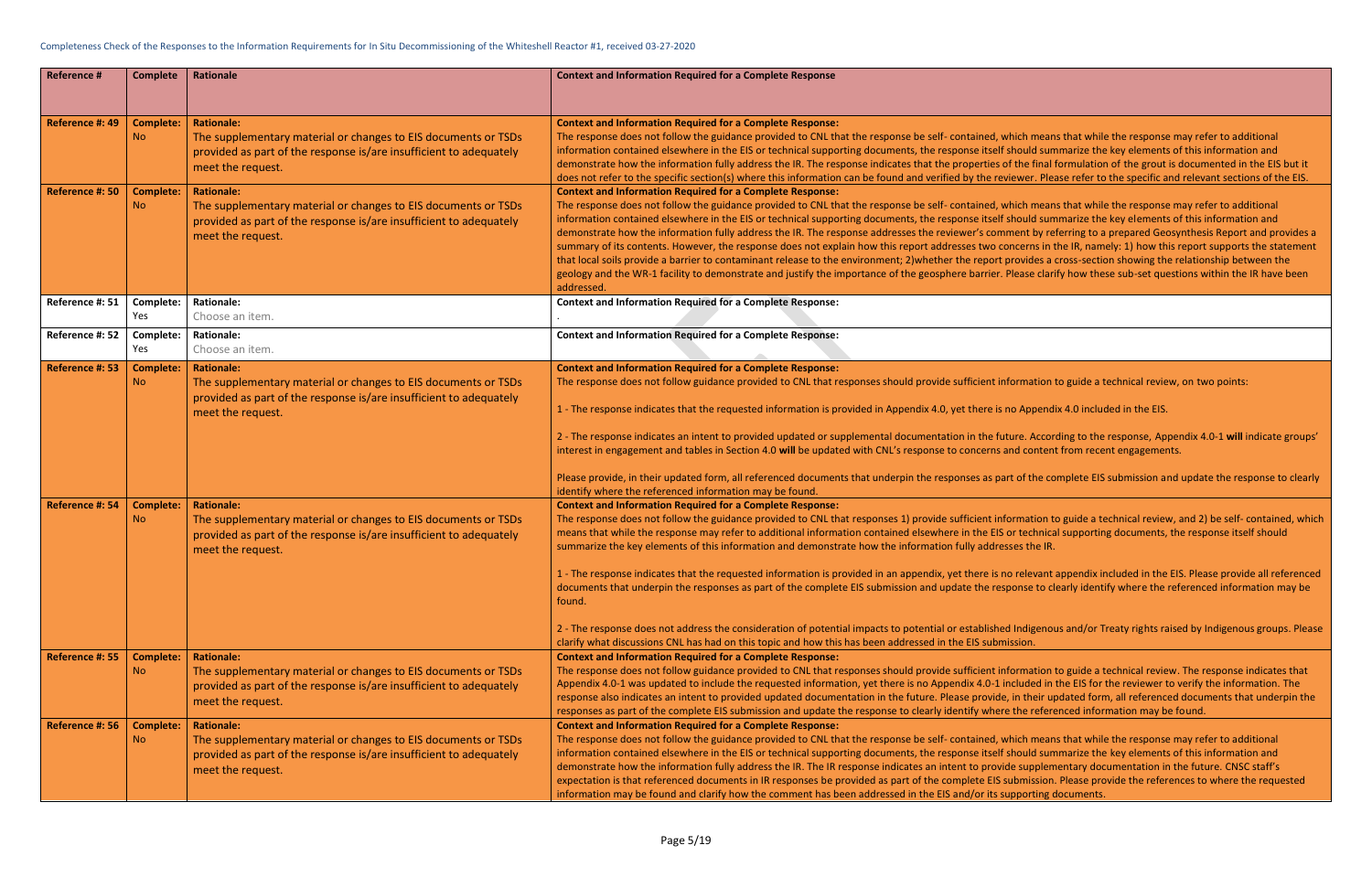#### Completeness Check of the Responses to the Information Requirements for In Situ Decommissioning of the Whiteshell Reactor #1, received 03-27-2020

hich means that while the response may refer to additional should summarize the key elements of this information and se provide all referenced documents that underpin the responses as ed information may be found.

thich means that while the response may refer to additional should summarize the key elements of this information and the information and concerns raised by the relevant stakeholders. Ibmission and update the response to clearly identify where the

hich means that while the response may refer to additional should summarize the key elements of this information and f the EIS. However, the IR response and EIS contain differing information: The IR response states the copies of the letters are included in the Appendix B Preliminary Engagement Material of the *Section 5 Supporting Materials*  ment Report (CNL 2020a). Please provide all referenced documents arly identify where the referenced information may be found.

of an IR with several sub-questions, the response should address I regarding providing additional information regarding the tone of the w these sub-questions within the IR have been addressed.

meaning that information contained elsewhere in the EIS or onstrate how this information fully addresses the IR. The response ponse makes reference to appendix E for further information on tour ation being referenced in the response. Please provide all referenced ponse to clearly identify where the referenced information may be

hich means that while the response may refer to additional should summarize the key elements of this information and delling and supporting assumptions (e.g., unspecified sensitivity d and verified by the reviewer. Please refer to the specific and

thich means that while the response may refer to additional should summarize the key elements of this information and t can be found in the EIS in either section 6 or 11, or both. However, , please summarize clearly for each specific section what changes

hich means that while the response may refer to additional should summarize the key elements of this information and

| <b>Reference #</b> | <b>Complete</b>               | <b>Rationale</b>                                                                                                                                                               | <b>Context and Information Required for a Complete Response</b>                                                                                                                                                                                                                                                                                                                                                                                                                                                                                                                                                                                                                                                                                                                                                                                                                                                                                                                                                                 |
|--------------------|-------------------------------|--------------------------------------------------------------------------------------------------------------------------------------------------------------------------------|---------------------------------------------------------------------------------------------------------------------------------------------------------------------------------------------------------------------------------------------------------------------------------------------------------------------------------------------------------------------------------------------------------------------------------------------------------------------------------------------------------------------------------------------------------------------------------------------------------------------------------------------------------------------------------------------------------------------------------------------------------------------------------------------------------------------------------------------------------------------------------------------------------------------------------------------------------------------------------------------------------------------------------|
| Reference #: 57    | Complete:<br>Yes              | <b>Rationale:</b><br>Choose an item.                                                                                                                                           | <b>Context and Information Required for a Complete Response:</b>                                                                                                                                                                                                                                                                                                                                                                                                                                                                                                                                                                                                                                                                                                                                                                                                                                                                                                                                                                |
| Reference #: 58    | <b>Complete:</b><br><b>No</b> | <b>Rationale:</b><br>The supplementary material or changes to EIS documents or TSDs<br>provided as part of the response is/are insufficient to adequately<br>meet the request. | <b>Context and Information Required for a Complete Response:</b><br>The response does not follow the guidance provided to CNL that the response be self-contained, w<br>information contained elsewhere in the EIS or technical supporting documents, the response itself s<br>demonstrate how the information fully address the IR. No such appendix is included in the EIS. Plea<br>part of the complete EIS submission and update the response to clearly identify where the referenc                                                                                                                                                                                                                                                                                                                                                                                                                                                                                                                                        |
| Reference #: 59    | <b>Complete:</b><br>No.       | <b>Rationale:</b><br>The supplementary material or changes to EIS documents or TSDs<br>provided as part of the response is/are insufficient to adequately<br>meet the request. | <b>Context and Information Required for a Complete Response:</b><br>The response does not follow the guidance provided to CNL that the response be self-contained, w<br>information contained elsewhere in the EIS or technical supporting documents, the response itself s<br>demonstrate how the information fully address the IR. There is no Appendix 4.0-1 that summarizes<br>Please provide all referenced documents that underpin the responses as part of the complete EIS su<br>referenced information may be found.                                                                                                                                                                                                                                                                                                                                                                                                                                                                                                   |
| Reference #: 60    | <b>Complete:</b><br><b>No</b> | <b>Rationale:</b><br>The responses across IR responses or in consideration of the EIS and<br>TSDs contain contradictory information.                                           | <b>Context and Information Required for a Complete Response:</b><br>The response does not follow the guidance provided to CNL that the response be self-contained, w<br>information contained elsewhere in the EIS or technical supporting documents, the response itself s<br>demonstrate how the information fully address the IR. Revisions have been made to section 5.2.2 o<br>information: The IR response states the copies of the letters are included in the Appendix B Prelimin<br>report and the EIS states that this information is found in the Appendix K of the Stakeholder Engage<br>that underpin the responses as part of the complete EIS submission and update the response to cle<br>In addition, the response should provide a direct response to the question within the IR; in the case<br>every sub-question within an IR clearly. The response does not address the other elements of the IF<br>articles and whether the media coverage has increased over the life of the project. Please clarify ho |
| Reference #: 61    | Complete:<br>Yes              | <b>Rationale:</b><br>Choose an item.                                                                                                                                           | <b>Context and Information Required for a Complete Response:</b>                                                                                                                                                                                                                                                                                                                                                                                                                                                                                                                                                                                                                                                                                                                                                                                                                                                                                                                                                                |
| Reference #: 62    | <b>Complete:</b><br>No.       | <b>Rationale:</b><br>The information provided is insufficient to allow a technical review.                                                                                     | <b>Context and Information Required for a Complete Response:</b><br>The response does not follow the guidance provided to CNL that response should be self-contained<br>technical supporting documents should summarized the key elements of this information and demo<br>provides further details on the meetings with municipalities and elected officials. However, the res<br>agendas. There is no appendix E in the EIS and therefore the reviewer is unable to verify the inform<br>documents that underpin the responses as part of the complete EIS submission and update the resp<br>found.                                                                                                                                                                                                                                                                                                                                                                                                                            |
| Reference #: 63    | Complete:<br>Yes              | <b>Rationale:</b><br>Choose an item.                                                                                                                                           | <b>Context and Information Required for a Complete Response:</b>                                                                                                                                                                                                                                                                                                                                                                                                                                                                                                                                                                                                                                                                                                                                                                                                                                                                                                                                                                |
| Reference #: 64    | <b>Complete:</b><br>No.       | <b>Rationale:</b><br>The supplementary material or changes to EIS documents or TSDs<br>provided as part of the response is/are insufficient to adequately<br>meet the request. | <b>Context and Information Required for a Complete Response:</b><br>The response does not follow the guidance provided to CNL that the response be self-contained, w<br>information contained elsewhere in the EIS or technical supporting documents, the response itself s<br>demonstrate how the information fully address the IR. The response makes reference to solute mo<br>studies) in the EIS but it does not refer to the specific section(s) where this information can be foun<br>relevant sections of the EIS.                                                                                                                                                                                                                                                                                                                                                                                                                                                                                                      |
| Reference #: 65    | <b>Complete:</b><br>No.       | <b>Rationale:</b><br>The supplementary material or changes to EIS documents or TSDs<br>provided as part of the response is/are insufficient to adequately<br>meet the request. | <b>Context and Information Required for a Complete Response:</b><br>The response does not follow the guidance provided to CNL that the response be self-contained, w<br>information contained elsewhere in the EIS or technical supporting documents, the response itself s<br>demonstrate how the information fully address the IR. The response indicates that the provided tex<br>the response does not clearly indicate what revisions have been made to the EIS. In the IR response<br>have been made to address the IR.                                                                                                                                                                                                                                                                                                                                                                                                                                                                                                   |
| Reference #: 66    | <b>Complete:</b><br><b>No</b> | <b>Rationale:</b><br>The information provided is insufficient to allow a technical review.                                                                                     | <b>Context and Information Required for a Complete Response:</b><br>The response does not follow the guidance provided to CNL that the response be self-contained, w<br>information contained elsewhere in the EIS or technical supporting documents, the response itself :                                                                                                                                                                                                                                                                                                                                                                                                                                                                                                                                                                                                                                                                                                                                                     |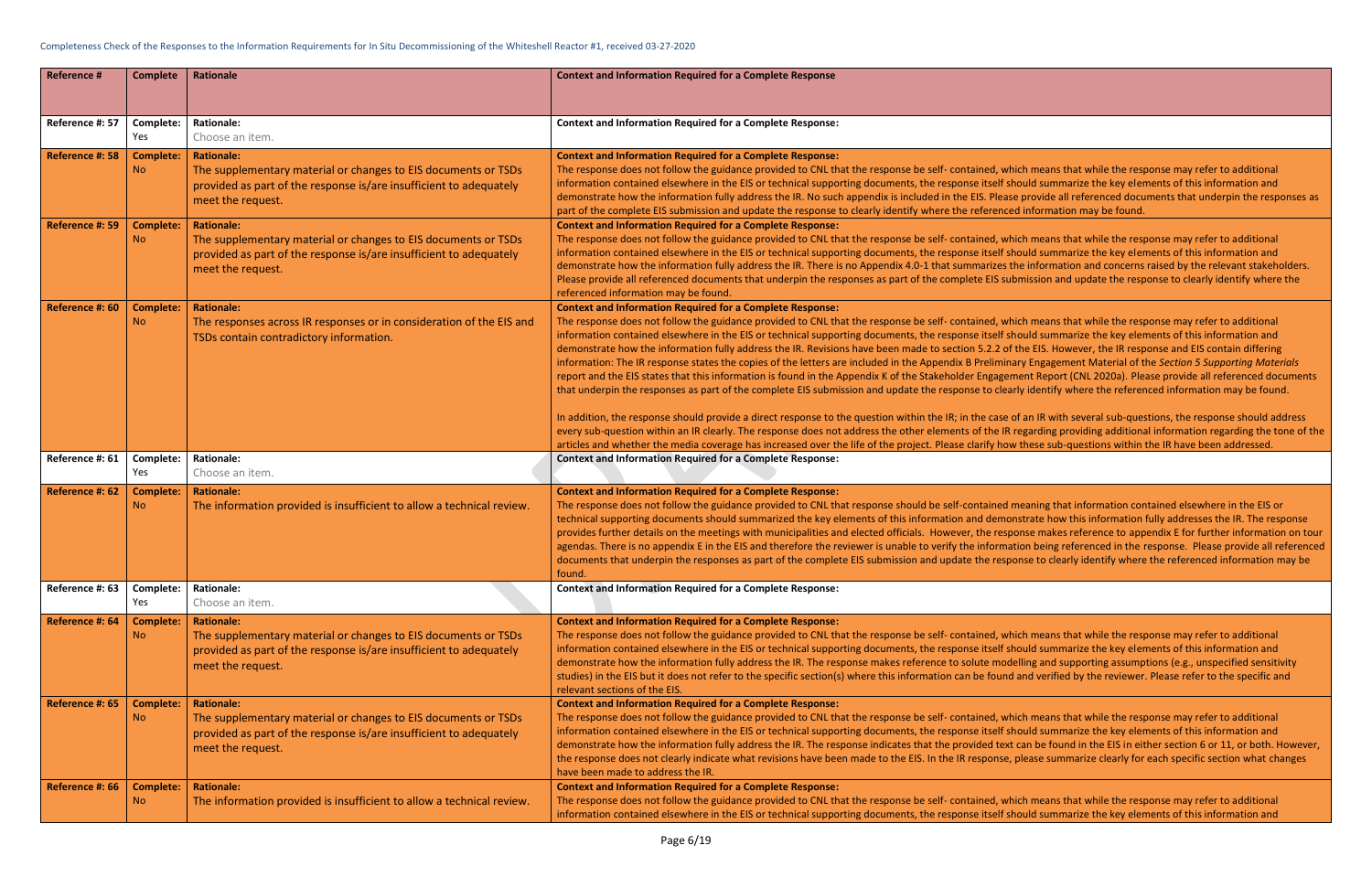6.7 of the EIS but it does not provide a summary of the information liminary Soil Cleanup Criteria (WL-509240-REPT-001), which ase summarize clearly what changes have been made to this specific rpin the responses as part of the complete EIS submission.

hich means that while the response may refer to additional should summarize the key elements of this information and the EIS in the future with cross-references in the EIS. CNSC staff's expectation is that all revisions include all revisions and included in a condingly to include cross-reference

hich means that while the response may refer to additional should summarize the key elements of this information and 6.7 of the EIS but it does not provide a summary of the information se, please summarize clearly what changes have been made to this

hich means that while the response may refer to additional should summarize the key elements of this information and to section 6 but it does not refer to the specific subsections in the EIS. where and by the table addresses the IR. Please refer to the response indicate addition of the addition of the ese sections to address the IR.

hich means that while the response may refer to additional should summarize the key elements of this information and too vague. The response indicates that information on how material onse does not clearly refer to the specific section(s) where this in ions of the EIS.

hich means that while the response may refer to additional should summarize the key elements of this information and nsistent with the information in the EIS. The response refers to the  $\overline{\phantom{a}}$ eferences and to ensure consistency in the information provided.

hich means that while the response may refer to additional should summarize the key elements of this information and is not consistent with the information in the EIS. There is no

| Reference #     | <b>Complete</b>               | Rationale                                                                                                                                                                      | <b>Context and Information Required for a Complete Response</b>                                                                                                                                                                                                                                                                                                                                                                                                                                                             |
|-----------------|-------------------------------|--------------------------------------------------------------------------------------------------------------------------------------------------------------------------------|-----------------------------------------------------------------------------------------------------------------------------------------------------------------------------------------------------------------------------------------------------------------------------------------------------------------------------------------------------------------------------------------------------------------------------------------------------------------------------------------------------------------------------|
|                 |                               |                                                                                                                                                                                |                                                                                                                                                                                                                                                                                                                                                                                                                                                                                                                             |
|                 |                               |                                                                                                                                                                                | demonstrate how the information fully address the IR. The response points the reviewer to section<br>contained therein or indicate how the information in that section addresses the IR. Further, the Pre<br>underpins part of the response, was not included in the references provided. In the IR response, ple                                                                                                                                                                                                           |
|                 |                               |                                                                                                                                                                                | section of the EIS to address the IR. In addition, please provide all referenced documents that under                                                                                                                                                                                                                                                                                                                                                                                                                       |
| Reference #: 67 | <b>Complete:</b><br><b>No</b> | <b>Rationale:</b><br>The supplementary material or changes to EIS documents or TSDs<br>provided as part of the response is/are insufficient to adequately<br>meet the request. | <b>Context and Information Required for a Complete Response:</b><br>The response does not follow the guidance provided to CNL that the response be self- contained, w<br>information contained elsewhere in the EIS or technical supporting documents, the response itself s<br>demonstrate how the information fully address the IR. The IR response indicates an intent to revise<br>expectation is that all revisions be made and included in a complete EIS submission. Please revise th<br>response accordingly.       |
| Reference #: 68 | <b>Complete:</b>              | <b>Rationale:</b>                                                                                                                                                              | <b>Context and Information Required for a Complete Response:</b>                                                                                                                                                                                                                                                                                                                                                                                                                                                            |
|                 | <b>No</b>                     | The supplementary material or changes to EIS documents or TSDs<br>provided as part of the response is/are insufficient to adequately<br>meet the request.                      | The response does not follow the guidance provided to CNL that the response be self-contained, w<br>information contained elsewhere in the EIS or technical supporting documents, the response itself s<br>demonstrate how the information fully address the IR. The response points the reviewer to section<br>contained therein or indicate how the information in that section addresses the IR. In the IR respon.<br>specific section of the EIS to address the IR.                                                     |
| Reference #: 69 | Complete:                     | <b>Rationale:</b>                                                                                                                                                              | <b>Context and Information Required for a Complete Response:</b>                                                                                                                                                                                                                                                                                                                                                                                                                                                            |
|                 | Yes                           | Choose an item.                                                                                                                                                                |                                                                                                                                                                                                                                                                                                                                                                                                                                                                                                                             |
| Reference #: 70 | Complete:<br>Yes              | <b>Rationale:</b><br>Choose an item.                                                                                                                                           | <b>Context and Information Required for a Complete Response:</b>                                                                                                                                                                                                                                                                                                                                                                                                                                                            |
| Reference #: 71 | Complete:<br>Yes              | <b>Rationale:</b><br>Choose an item.                                                                                                                                           | <b>Context and Information Required for a Complete Response:</b>                                                                                                                                                                                                                                                                                                                                                                                                                                                            |
| Reference #: 72 | <b>Complete:</b>              | <b>Rationale:</b>                                                                                                                                                              | <b>Context and Information Required for a Complete Response:</b>                                                                                                                                                                                                                                                                                                                                                                                                                                                            |
|                 | <b>No</b>                     | The supplementary material or changes to EIS documents or TSDs<br>provided as part of the response is/are insufficient to adequately<br>meet the request.                      | The response does not follow the guidance provided to CNL that the response be self- contained, w<br>information contained elsewhere in the EIS or technical supporting documents, the response itself s<br>demonstrate how the information fully address the IR. The response states that a table was added t<br>where this information can be found and verified by the reviewer nor does the response indicate ho<br>specific and relevant sections of the EIS and clearly summarize what changes have been made to th   |
| Reference #: 73 | Complete:                     | <b>Rationale:</b>                                                                                                                                                              | <b>Context and Information Required for a Complete Response:</b>                                                                                                                                                                                                                                                                                                                                                                                                                                                            |
|                 | Yes                           | Choose an item.                                                                                                                                                                |                                                                                                                                                                                                                                                                                                                                                                                                                                                                                                                             |
| Reference #: 74 | Complete:<br>Yes              | <b>Rationale:</b><br>Choose an item.                                                                                                                                           | <b>Context and Information Required for a Complete Response:</b>                                                                                                                                                                                                                                                                                                                                                                                                                                                            |
| Reference #: 75 | <b>Complete:</b>              | <b>Rationale:</b>                                                                                                                                                              | <b>Context and Information Required for a Complete Response:</b>                                                                                                                                                                                                                                                                                                                                                                                                                                                            |
|                 | <b>No</b>                     | The information provided is insufficient to allow a technical review.                                                                                                          | The response does not follow the guidance provided to CNL that the response be self-contained, w<br>information contained elsewhere in the EIS or technical supporting documents, the response itself s<br>demonstrate how the information fully address the IR. The information provided in the response is<br>such as insulating material and asbestos are handled has been added to the EIS. However, the respo<br>information can be found and verified by the reviewer. Please refer to the specific and relevant sect |
| Reference #: 76 | <b>Complete:</b><br><b>No</b> | <b>Rationale:</b><br>The responses across IR responses or in consideration of the EIS and<br>TSDs contain contradictory information.                                           | <b>Context and Information Required for a Complete Response:</b><br>The response does not follow the guidance provided to CNL that the response be self- contained, w<br>information contained elsewhere in the EIS or technical supporting documents, the response itself s<br>demonstrate how the information fully address the IR. The information in the IR response is not cor<br>incorrect table in the EIS. Please update the IR response and/or EIS accordingly to provide correct re                               |
| Reference #: 77 | Complete:<br>Yes              | <b>Rationale:</b><br>Choose an item.                                                                                                                                           | <b>Context and Information Required for a Complete Response:</b>                                                                                                                                                                                                                                                                                                                                                                                                                                                            |
| Reference #: 78 | <b>Complete:</b>              | <b>Rationale:</b>                                                                                                                                                              | <b>Context and Information Required for a Complete Response:</b>                                                                                                                                                                                                                                                                                                                                                                                                                                                            |
|                 | <b>No</b>                     | The responses across IR responses or in consideration of the EIS and<br>TSDs contain contradictory information.                                                                | The response does not follow the guidance provided to CNL that the response be self- contained, w<br>information contained elsewhere in the EIS or technical supporting documents, the response itself s<br>demonstrate how the information fully address the IR. The information provided in the IR response                                                                                                                                                                                                               |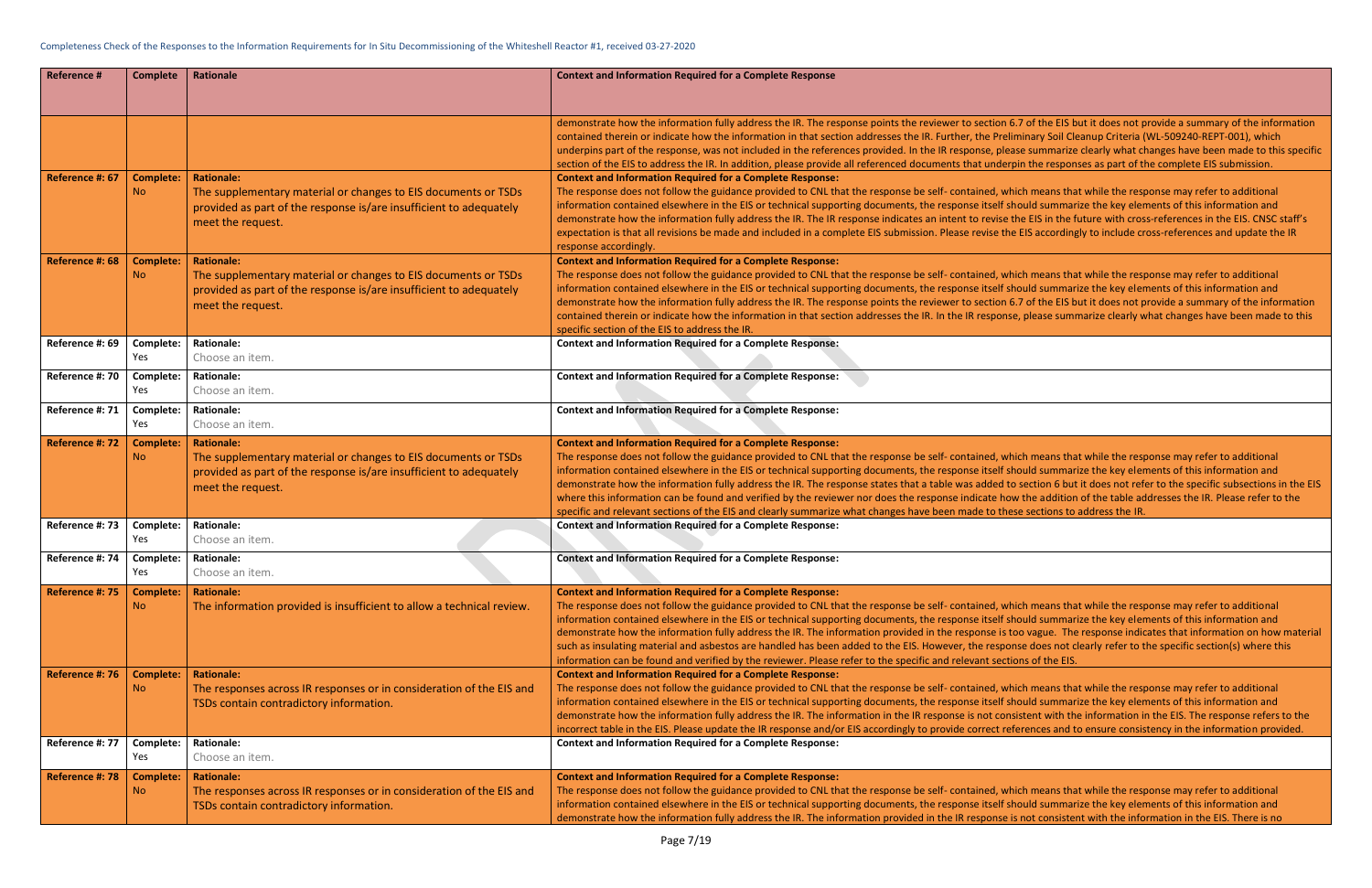## the IMPACT modelling. Please update the IR response and/or EIS

thich means that while the response may refer to additional should summarize the key elements of this information and 3.1 of the EIS. However, the response also indicates that the efer to the specific subsection where the summary of the analysis lysis. Please refer to the specific and relevant sections of the EIS and

ect response to the question within the IR and that the response owever; the response itself should summarize the key elements and is Report has been prepared to address the reviewer's comment. It scenarios that are proposed in the DSAR. Please refer to the address the IR.

thich means that while the response may refer to additional should summarize the key elements of this information and Report has been prepared to address the reviewer's comment. Indicates that hydrogeological information from the WR-1 specific sub-sections in the Geosynthesis Report where the tions of the Geosynthesis Report and clearly summarize what

, 1985; Cherry et al, 1970 ). The figure number for the figure underpin the responses, as part of the complete EIS submission and

he submission. Please provide all referenced documents in IR

thich means that while the response may refer to additional should summarize the key elements of this information and ecific sub-section in the revised Groundwater Flow and Solute r does the response indicate how the additional information and Solute Transport Modelling Report and clearly summarize what

hich means that while the response may refer to additional should summarize the key elements of this information and

| <b>Reference #</b> | <b>Complete</b>               | Rationale                                                                                                                                                                      | <b>Context and Information Required for a Complete Response</b>                                                                                                                                                                                                                                                                                                                                                                                                                                                                                                                                                                                                                                                                                    |
|--------------------|-------------------------------|--------------------------------------------------------------------------------------------------------------------------------------------------------------------------------|----------------------------------------------------------------------------------------------------------------------------------------------------------------------------------------------------------------------------------------------------------------------------------------------------------------------------------------------------------------------------------------------------------------------------------------------------------------------------------------------------------------------------------------------------------------------------------------------------------------------------------------------------------------------------------------------------------------------------------------------------|
|                    |                               |                                                                                                                                                                                | information in section 6.2.1.7 (Prediction Confidence and Uncertainty) that describes the results of<br>accordingly to ensure consistency in the information provided.                                                                                                                                                                                                                                                                                                                                                                                                                                                                                                                                                                             |
| Reference #: 79    | Complete:<br>Yes              | <b>Rationale:</b><br>Choose an item.                                                                                                                                           | <b>Context and Information Required for a Complete Response:</b>                                                                                                                                                                                                                                                                                                                                                                                                                                                                                                                                                                                                                                                                                   |
| Reference #: 80    | Complete:<br>Yes              | <b>Rationale:</b><br>Choose an item.                                                                                                                                           | <b>Context and Information Required for a Complete Response:</b>                                                                                                                                                                                                                                                                                                                                                                                                                                                                                                                                                                                                                                                                                   |
| Reference #: 81    | Complete:<br>Yes              | <b>Rationale:</b><br>Choose an item.                                                                                                                                           | <b>Context and Information Required for a Complete Response:</b>                                                                                                                                                                                                                                                                                                                                                                                                                                                                                                                                                                                                                                                                                   |
| Reference #: 82    | <b>Complete:</b><br><b>No</b> | <b>Rationale:</b><br>The supplementary material or changes to EIS documents or TSDs<br>provided as part of the response is/are insufficient to adequately<br>meet the request. | <b>Context and Information Required for a Complete Response:</b><br>The response does not follow the guidance provided to CNL that the response be self- contained, w<br>information contained elsewhere in the EIS or technical supporting documents, the response itself s<br>demonstrate how the information fully address the IR. Additional text has been added to section 6.<br>sensitivity analysis is ongoing and described in section 10 of the EIS. The response does not clearly r<br>can be found and verified by the reviewer nor does the response provide the key results of the anal<br>clearly summarize the key results of the analysis.                                                                                         |
| Reference #: 83    | <b>Complete:</b><br>No.       | <b>Rationale:</b><br>The response does not address each sub-question of the IR.                                                                                                | <b>Context and Information Required for a Complete Response:</b><br>The response does not follow the guidance provided to CNL that the response should provide a dire<br>should be self-contained. The response can point the reviewer to technical supporting documents h<br>demonstrate how the information fully addresses the IR. The response indicates that a Geosynthes<br>However, the response does not address how this information was used to assess safety assessment<br>specific and relevant sections of the DSAR and clearly summarize what changes have been made to                                                                                                                                                              |
| Reference #: 84    | <b>Complete:</b><br>No.       | <b>Rationale:</b><br>The response does not address each sub-question of the IR.                                                                                                | <b>Context and Information Required for a Complete Response:</b><br>The response does not follow the guidance provided to CNL that the response be self-contained, w<br>information contained elsewhere in the EIS or technical supporting documents, the response itself s<br>demonstrate how the information fully address the IR. The response indicates that a Geosynthesis I<br>However, the response does not clearly indicate how the report addresses the IR. The response also<br>Hydrogeological Study Report is summarized in the Geosynthesis Report but it does not refer to the<br>information can be found and verified by the reviewer. Please refer to the specific and relevant sec<br>changes have been made to address the IR. |
| Reference #: 85    | <b>Complete:</b><br><b>No</b> | <b>Rationale:</b><br>The information provided is insufficient to allow a technical review.                                                                                     | <b>Context and Information Required for a Complete Response:</b><br>Some of the references that underpin the response have not been provided (e.g., Robertson-Cherry<br>provided in the response is incorrect. Please provide all referenced documents in IR responses that<br>update the response to provide correct reference to the figure.                                                                                                                                                                                                                                                                                                                                                                                                     |
| Reference #: 86    | Complete:<br>Yes              | <b>Rationale:</b><br>Choose an item.                                                                                                                                           | <b>Context and Information Required for a Complete Response:</b>                                                                                                                                                                                                                                                                                                                                                                                                                                                                                                                                                                                                                                                                                   |
| Reference #: 87    | <b>Complete:</b><br>No.       | <b>Rationale:</b><br>The information provided is insufficient to allow a technical review.                                                                                     | <b>Context and Information Required for a Complete Response:</b><br>A reference that underpins the response (Guthrie, J.E. and Scott, G.A.J. 1988.) was not included in t<br>responses, that underpin the responses, as part of the complete EIS submission.                                                                                                                                                                                                                                                                                                                                                                                                                                                                                       |
| Reference #: 88    | <b>Complete:</b><br><b>No</b> | <b>Rationale:</b><br>The supplementary material or changes to EIS documents or TSDs<br>provided as part of the response is/are insufficient to adequately<br>meet the request. | <b>Context and Information Required for a Complete Response:</b><br>The response does not follow the guidance provided to CNL that the response be self-contained, w<br>information contained elsewhere in the EIS or technical supporting documents, the response itself :<br>demonstrate how the information fully address the IR. The response does not clearly refer to the sp<br>Transport Modelling Report where the additional text can be found and verified by the reviewer no<br>addresses the comment. Please refer to the specific and relevant sections of the Groundwater Flow<br>changes have been made to address the IR.                                                                                                          |
| Reference #: 89    | <b>Complete:</b><br>No.       | <b>Rationale:</b>                                                                                                                                                              | <b>Context and Information Required for a Complete Response:</b><br>The response does not follow the guidance provided to CNL that the response be self-contained, w<br>information contained elsewhere in the EIS or technical supporting documents, the response itself s                                                                                                                                                                                                                                                                                                                                                                                                                                                                        |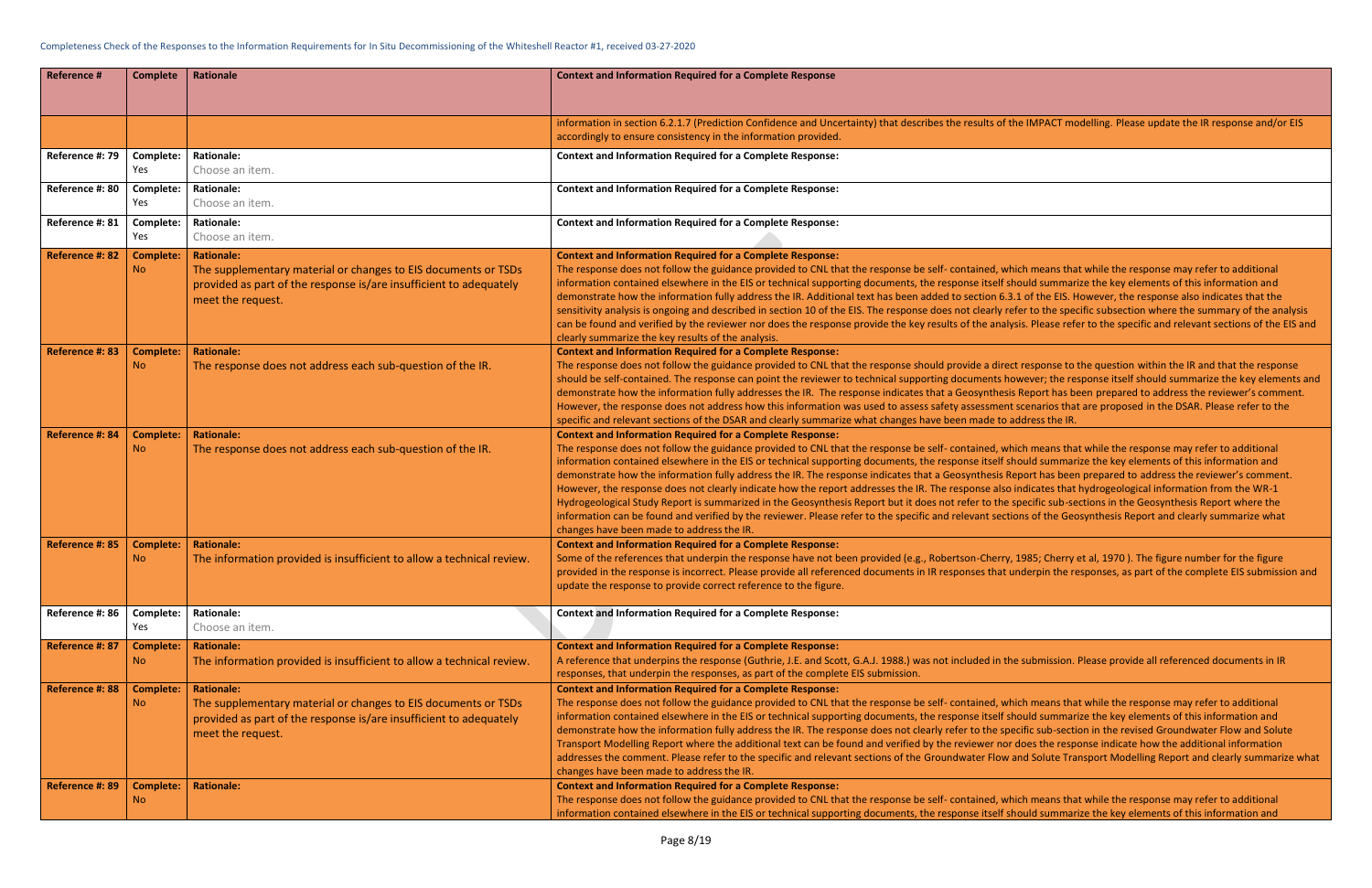i the information in the EIS; the quoted text is not present in section

vhich means that while the response may refer to additional should summarize the key elements of this information and doutlined in the response; the response does not refer to the correct and relevant sections of the EIS.

vhich means that while the response may refer to additional should summarize the key elements of this information and tional control has been clarified in the text of the EIS. The response d by the reviewer. Please refer to the specific and relevant sections of

vhich means that while the response may refer to additional should summarize the key elements of this information and was adjusted to reflect the comment. However, it is not clear what nment. Please refer to the specific and relevant sections of the

vhich means that while the response may refer to additional should summarize the key elements of this information and provided in the Groundwater Flow and Solute Transport Modelling fied by the reviewed. Please refer the specific and relevant sections of s have been made to address the IR.

| <b>Reference #</b>  | <b>Complete</b>         | Rationale                                                                                                                                                                      | <b>Context and Information Required for a Complete Response</b>                                                                                                                                                                                                                                                                                                                                                                                                                                                                                                                                                                                 |
|---------------------|-------------------------|--------------------------------------------------------------------------------------------------------------------------------------------------------------------------------|-------------------------------------------------------------------------------------------------------------------------------------------------------------------------------------------------------------------------------------------------------------------------------------------------------------------------------------------------------------------------------------------------------------------------------------------------------------------------------------------------------------------------------------------------------------------------------------------------------------------------------------------------|
|                     |                         | The supplementary material or changes to EIS documents or TSDs<br>provided as part of the response is/are insufficient to adequately<br>meet the request.                      | demonstrate how the information fully address the IR. The response is not completely aligned with the inform<br>6.4.2. Please update the IR response and/or EIS accordingly to ensure consistency in the information provided.                                                                                                                                                                                                                                                                                                                                                                                                                  |
| Reference #: 90     | Complete:<br>Yes        | <b>Rationale:</b><br>Choose an item.                                                                                                                                           | <b>Context and Information Required for a Complete Response:</b>                                                                                                                                                                                                                                                                                                                                                                                                                                                                                                                                                                                |
| Reference #: 91     | Complete:<br>Yes        | <b>Rationale:</b><br>Choose an item.                                                                                                                                           | <b>Context and Information Required for a Complete Response:</b>                                                                                                                                                                                                                                                                                                                                                                                                                                                                                                                                                                                |
| Reference #: 92     | <b>Complete:</b><br>No. | <b>Rationale:</b><br>The supplementary material or changes to EIS documents or TSDs<br>provided as part of the response is/are insufficient to adequately<br>meet the request. | <b>Context and Information Required for a Complete Response:</b><br>The response does not follow the guidance provided to CNL that the response be self- contained, which means<br>information contained elsewhere in the EIS or technical supporting documents, the response itself should sum<br>demonstrate how the information fully address the IR. Table 6.4.2-4 does not contain the revisions outlined in<br>table where the information can be found and verified by the reviewer. Please refer to the specific and relevar                                                                                                            |
| Reference #: 93     | <b>Complete:</b><br>No. | <b>Rationale:</b><br>The supplementary material or changes to EIS documents or TSDs<br>provided as part of the response is/are insufficient to adequately<br>meet the request. | <b>Context and Information Required for a Complete Response:</b><br>The response does not follow the guidance provided to CNL that the response be self- contained, which means<br>information contained elsewhere in the EIS or technical supporting documents, the response itself should sum<br>demonstrate how the information fully address the IR. The response indicates that "active" institutional contro<br>does not refer to the specific sections in the EIS where the additional text can be found and verified by the rev<br>the EIS.                                                                                             |
| Reference #: 94     | Complete:<br>Yes        | <b>Rationale:</b><br>Choose an item.                                                                                                                                           | <b>Context and Information Required for a Complete Response:</b>                                                                                                                                                                                                                                                                                                                                                                                                                                                                                                                                                                                |
| Reference #: 95     | Complete:<br>Yes        | <b>Rationale:</b><br>Choose an item.                                                                                                                                           | <b>Context and Information Required for a Complete Response:</b>                                                                                                                                                                                                                                                                                                                                                                                                                                                                                                                                                                                |
| Reference #: 96     | Complete:<br>Yes        | <b>Rationale:</b><br>Choose an item.                                                                                                                                           | <b>Context and Information Required for a Complete Response:</b>                                                                                                                                                                                                                                                                                                                                                                                                                                                                                                                                                                                |
| Reference #: 97     | <b>Complete:</b><br>No. | <b>Rationale:</b><br>The supplementary material or changes to EIS documents or TSDs<br>provided as part of the response is/are insufficient to adequately<br>meet the request. | <b>Context and Information Required for a Complete Response:</b><br>The response does not follow the guidance provided to CNL that the response be self- contained, which means<br>information contained elsewhere in the EIS or technical supporting documents, the response itself should sum<br>demonstrate how the information fully address the IR. The response indicates that the assessment was adjusted<br>specific sections of the EIS (and/or ERA) were adjusted nor how these adjustments address the comment. Plea<br>EIS/ERA and clearly summarize what changes have been made to address the IR.                                 |
| Reference #: 98     | No.                     | Complete: Rationale:<br>The information provided is insufficient to allow a technical review.                                                                                  | <b>Context and Information Required for a Complete Response:</b><br>The response does not follow the guidance provided to CNL that the response be self- contained, which means<br>information contained elsewhere in the EIS or technical supporting documents, the response itself should sum<br>demonstrate how the information fully address the IR. The response indicates that the details are provided in<br>Report. It does not indicate the specific sub-sections where this information can be found and verified by the r<br>the Groundwater Flow and Solute Transport Modelling Report and clearly summarize what changes have been |
| Reference #: 99     | Complete:<br>Yes        | <b>Rationale:</b><br>Choose an item.                                                                                                                                           | <b>Context and Information Required for a Complete Response:</b>                                                                                                                                                                                                                                                                                                                                                                                                                                                                                                                                                                                |
| Reference #:<br>100 | Complete:<br>Yes        | <b>Rationale:</b><br>Choose an item.                                                                                                                                           | <b>Context and Information Required for a Complete Response:</b>                                                                                                                                                                                                                                                                                                                                                                                                                                                                                                                                                                                |
| Reference #:<br>101 | Complete:<br>Yes        | <b>Rationale:</b><br>Choose an item.                                                                                                                                           | <b>Context and Information Required for a Complete Response:</b>                                                                                                                                                                                                                                                                                                                                                                                                                                                                                                                                                                                |
| Reference #:<br>102 | Complete:<br>Yes        | <b>Rationale:</b><br>Choose an item.                                                                                                                                           | <b>Context and Information Required for a Complete Response:</b>                                                                                                                                                                                                                                                                                                                                                                                                                                                                                                                                                                                |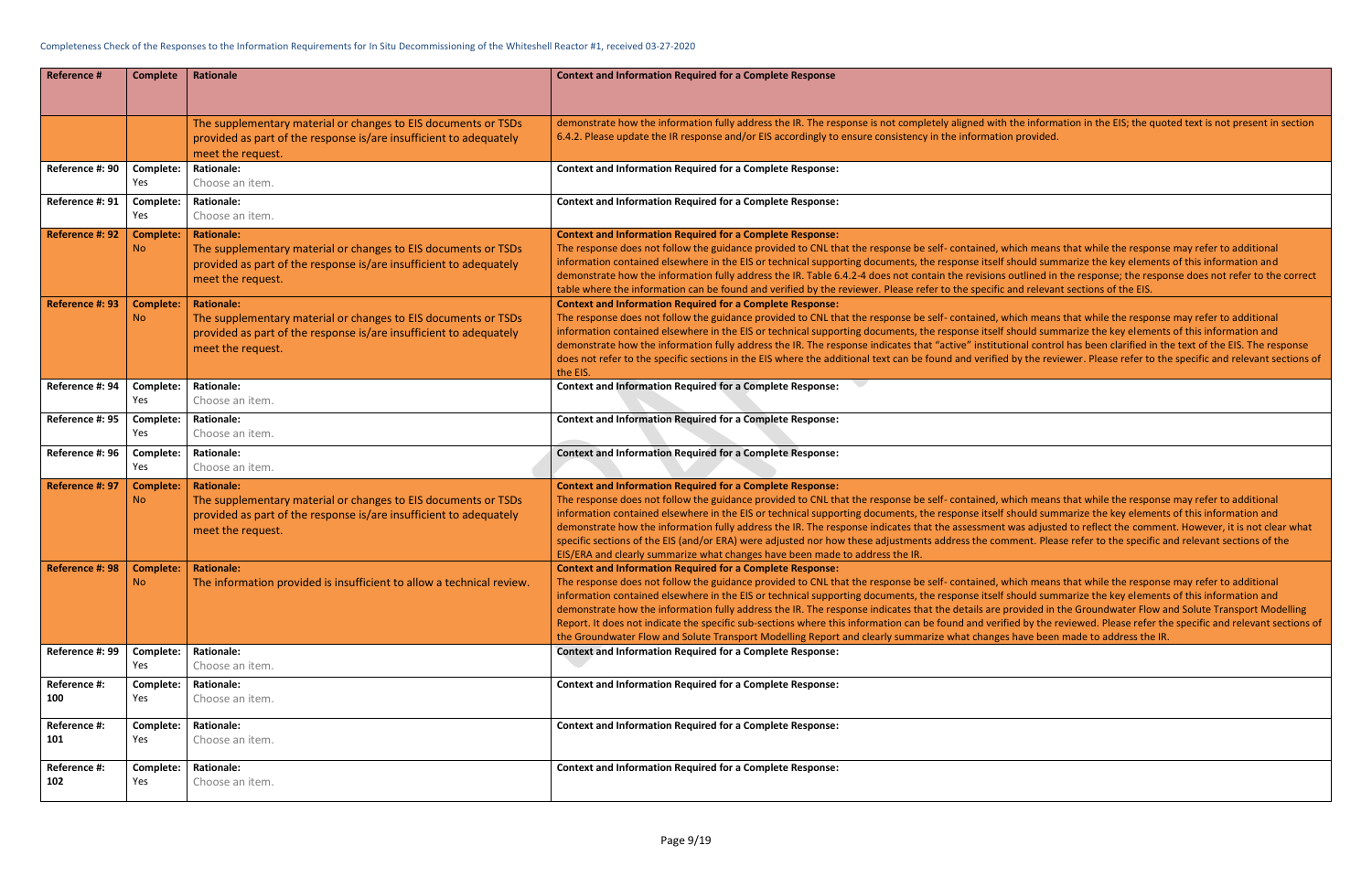thich means that while the response may refer to additional should summarize the key elements of this information and was updated to include existing radionuclide concentrations in an be found and verified by the reviewer. Please refer to the specific

thich means that while the response may refer to additional should summarize the key elements of this information and ubsections of the ERA where this information can be found and

thich means that while the response may refer to additional should summarize the key elements of this information and mation regarding the management of site runoff during closure has and formation can be found and verified by the reviewer. Please refer to

thich means that while the response may refer to additional should summarize the key elements of this information and the ERA but the response does not provide a sufficient summary of ogeological Study Report has been included in the EIS but does not viewer. Additionally, the response does not indicate how the in the assessment. In addition, please refer to the specific and f referencing this document in addressing the comment.

hich means that while the response may refer to additional should summarize the key elements of this information and  $\overline{\phantom{a}}$ 

| <b>Reference #</b>                                | <b>Complete</b>                                   | Rationale                                                                                                                                                                                           | <b>Context and Information Required for a Complete Response</b>                                                                                                                                                                                                                                                                                                                                                                                                                                                                                                                                                                                                                                                                                                                                                                                                                 |
|---------------------------------------------------|---------------------------------------------------|-----------------------------------------------------------------------------------------------------------------------------------------------------------------------------------------------------|---------------------------------------------------------------------------------------------------------------------------------------------------------------------------------------------------------------------------------------------------------------------------------------------------------------------------------------------------------------------------------------------------------------------------------------------------------------------------------------------------------------------------------------------------------------------------------------------------------------------------------------------------------------------------------------------------------------------------------------------------------------------------------------------------------------------------------------------------------------------------------|
| <b>Reference #:</b>                               | <b>Complete:</b>                                  | <b>Rationale:</b>                                                                                                                                                                                   | <b>Context and Information Required for a Complete Response:</b>                                                                                                                                                                                                                                                                                                                                                                                                                                                                                                                                                                                                                                                                                                                                                                                                                |
| 103                                               | <b>No</b>                                         | The supplementary material or changes to EIS documents or TSDs<br>provided as part of the response is/are insufficient to adequately<br>meet the request.                                           | The response does not follow the guidance provided to CNL that the response be self-contained, w<br>information contained elsewhere in the EIS or technical supporting documents, the response itself s<br>demonstrate how the information fully address the IR. The response indicates that the assessment<br>sediment but the response does not refer to a specific sub-section in the EIS where these changes c<br>and relevant sections of the EIS.                                                                                                                                                                                                                                                                                                                                                                                                                         |
| <b>Reference #:</b><br>104                        | <b>Complete:</b><br><b>No</b>                     | <b>Rationale:</b><br>The supplementary material or changes to EIS documents or TSDs<br>provided as part of the response is/are insufficient to adequately<br>meet the request.                      | <b>Context and Information Required for a Complete Response:</b><br>The response does not follow the guidance provided to CNL that the response be self-contained, w<br>information contained elsewhere in the EIS or technical supporting documents, the response itself :<br>demonstrate how the information fully address the IR. The response does not refer to the specific s<br>verified by the reviewer. Please refer to the specific and relevant sections of the ERA.                                                                                                                                                                                                                                                                                                                                                                                                  |
| Reference #:                                      | Complete:                                         | <b>Rationale:</b>                                                                                                                                                                                   | <b>Context and Information Required for a Complete Response:</b>                                                                                                                                                                                                                                                                                                                                                                                                                                                                                                                                                                                                                                                                                                                                                                                                                |
| 105                                               | Yes                                               | Choose an item.                                                                                                                                                                                     |                                                                                                                                                                                                                                                                                                                                                                                                                                                                                                                                                                                                                                                                                                                                                                                                                                                                                 |
| <b>Reference #:</b><br>106                        | <b>Complete:</b><br>N <sub>o</sub>                | <b>Rationale:</b><br>The response is incomplete or unclear in relation to potential effects<br>of the environment on the proposed project.                                                          | <b>Context and Information Required for a Complete Response:</b><br>The response does not follow the guidance provided to CNL that the response be self-contained, w<br>information contained elsewhere in the EIS or technical supporting documents, the response itself s<br>demonstrate how the information fully address the IR. The response indicates that additional inforr<br>been incorporated in the EIS. The response does not refer to the specific sub-sections where this in<br>the specific and relevant sections of the EIS.                                                                                                                                                                                                                                                                                                                                    |
| Reference #:                                      | Complete:                                         | <b>Rationale:</b>                                                                                                                                                                                   | <b>Context and Information Required for a Complete Response:</b>                                                                                                                                                                                                                                                                                                                                                                                                                                                                                                                                                                                                                                                                                                                                                                                                                |
| 107                                               | Yes                                               | Choose an item.                                                                                                                                                                                     |                                                                                                                                                                                                                                                                                                                                                                                                                                                                                                                                                                                                                                                                                                                                                                                                                                                                                 |
| Reference #:                                      | Complete:                                         | <b>Rationale:</b>                                                                                                                                                                                   | <b>Context and Information Required for a Complete Response:</b>                                                                                                                                                                                                                                                                                                                                                                                                                                                                                                                                                                                                                                                                                                                                                                                                                |
| 108                                               | Yes                                               | Choose an item.                                                                                                                                                                                     |                                                                                                                                                                                                                                                                                                                                                                                                                                                                                                                                                                                                                                                                                                                                                                                                                                                                                 |
| Reference #:                                      | Complete:                                         | <b>Rationale:</b>                                                                                                                                                                                   | <b>Context and Information Required for a Complete Response:</b>                                                                                                                                                                                                                                                                                                                                                                                                                                                                                                                                                                                                                                                                                                                                                                                                                |
| 109                                               | Yes                                               | Choose an item.                                                                                                                                                                                     |                                                                                                                                                                                                                                                                                                                                                                                                                                                                                                                                                                                                                                                                                                                                                                                                                                                                                 |
| Reference #:                                      | Complete:                                         | <b>Rationale:</b>                                                                                                                                                                                   | <b>Context and Information Required for a Complete Response:</b>                                                                                                                                                                                                                                                                                                                                                                                                                                                                                                                                                                                                                                                                                                                                                                                                                |
| 110                                               | Yes                                               | Choose an item.                                                                                                                                                                                     |                                                                                                                                                                                                                                                                                                                                                                                                                                                                                                                                                                                                                                                                                                                                                                                                                                                                                 |
| Reference #:                                      | Complete:                                         | <b>Rationale:</b>                                                                                                                                                                                   | <b>Context and Information Required for a Complete Response:</b>                                                                                                                                                                                                                                                                                                                                                                                                                                                                                                                                                                                                                                                                                                                                                                                                                |
| 111                                               | Yes                                               | Choose an item.                                                                                                                                                                                     |                                                                                                                                                                                                                                                                                                                                                                                                                                                                                                                                                                                                                                                                                                                                                                                                                                                                                 |
| Reference #:                                      | Complete:                                         | <b>Rationale:</b>                                                                                                                                                                                   | <b>Context and Information Required for a Complete Response:</b>                                                                                                                                                                                                                                                                                                                                                                                                                                                                                                                                                                                                                                                                                                                                                                                                                |
| 112                                               | Yes                                               | Choose an item.                                                                                                                                                                                     |                                                                                                                                                                                                                                                                                                                                                                                                                                                                                                                                                                                                                                                                                                                                                                                                                                                                                 |
| Reference #:                                      | Complete:                                         | <b>Rationale:</b>                                                                                                                                                                                   | <b>Context and Information Required for a Complete Response:</b>                                                                                                                                                                                                                                                                                                                                                                                                                                                                                                                                                                                                                                                                                                                                                                                                                |
| 113                                               | Yes                                               | Choose an item.                                                                                                                                                                                     |                                                                                                                                                                                                                                                                                                                                                                                                                                                                                                                                                                                                                                                                                                                                                                                                                                                                                 |
| <b>Reference #:</b><br>114<br><b>Reference #:</b> | <b>Complete:</b><br><b>No</b><br><b>Complete:</b> | <b>Rationale:</b><br>The supplementary material or changes to EIS documents or TSDs<br>provided as part of the response is/are insufficient to adequately<br>meet the request.<br><b>Rationale:</b> | <b>Context and Information Required for a Complete Response:</b><br>The response does not follow the guidance provided to CNL that the response be self-contained, w<br>information contained elsewhere in the EIS or technical supporting documents, the response itself s<br>demonstrate how the information fully address the IR. The response indicates that clay was used in<br>how clay was included in the assessment. Further, the response states that a reference to the Hydro<br>refer the reviewer to a specific sub-section where the reference can be found and verified by the re<br>addition of this reference addresses the comment. Please summarize clearly how clay was included<br>relevant section(s) of the Hydrogeological Study Report and include in the response the relevancy o<br><b>Context and Information Required for a Complete Response:</b> |
| 115                                               | <b>No</b>                                         |                                                                                                                                                                                                     | The response does not follow the guidance provided to CNL that the response be self-contained, w<br>information contained elsewhere in the EIS or technical supporting documents, the response itself s                                                                                                                                                                                                                                                                                                                                                                                                                                                                                                                                                                                                                                                                         |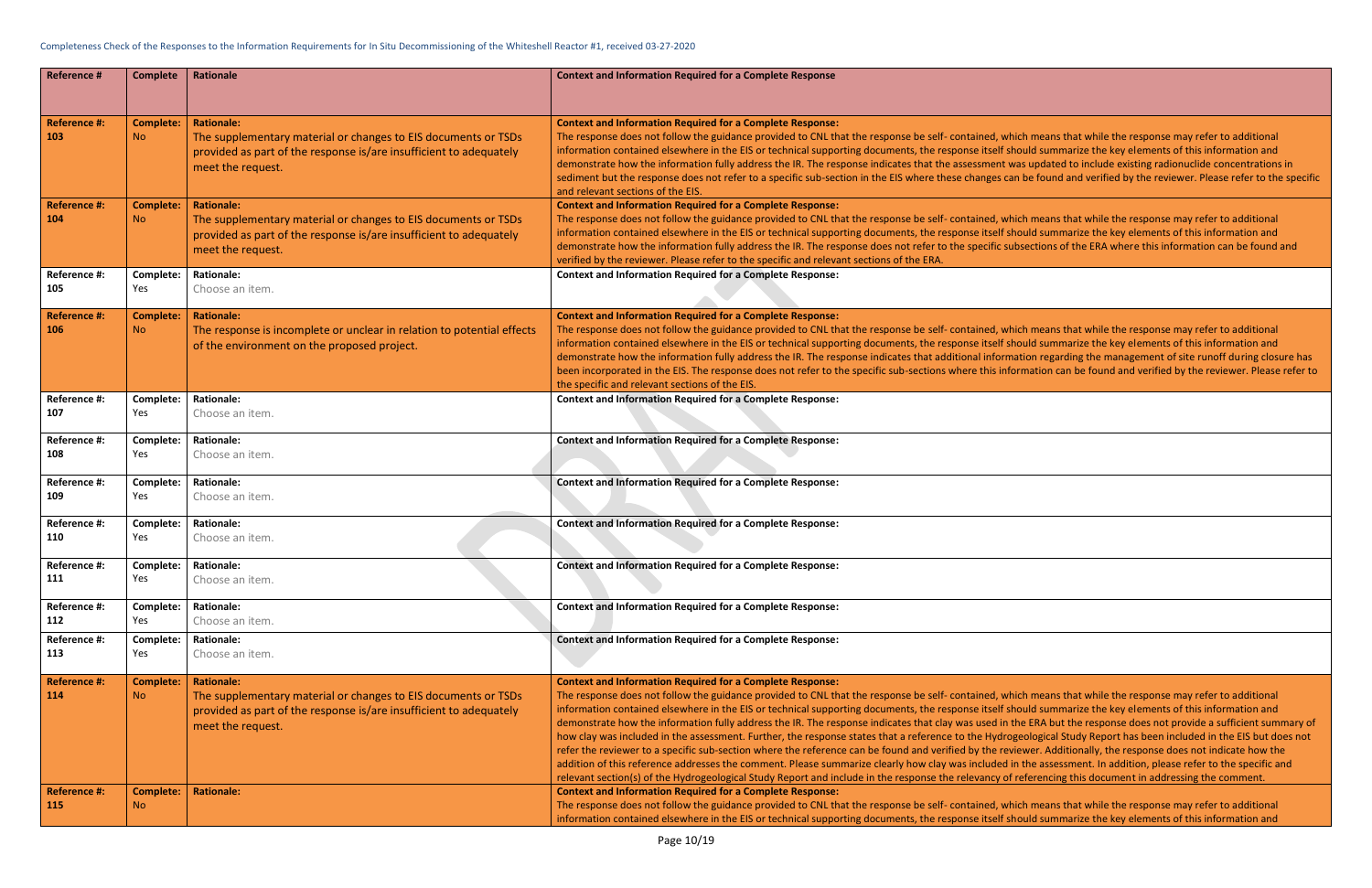the relevant sections within the EIS where the information regarding -closure periods) and verified by the reviewer. Please refer to the

esponse have not been provided. Please include the references that

cient information to guide a technical review. For IRs that require a response table and that additional information is referenced and es not contain sufficient technical information to respond to the IR. Id water were addressed. In addition, the response should clearly imental Monitoring Reports (EMR). Please refer to the specific and the relevancy of referencing these documents in addressing the

icient information to guide a technical review. For IRs that require a response table and that additional information is referenced and es not contain sufficient technical information to respond to the IR. , the response does not refer to where in the EIS or ERA their tly updated and where a summary of those changes can be found prting documentation and clearly summarize in the response the

which means that while the response may refer to additional should summarize the key elements of this information and n where the revision to the boundary of the LSA can be found and

Formation to guide a technical review, on three points:

It study provided by Wabaseemoong Independent Nations, nor the In and Hollow Water First Nation. Please indicate how these studies consideration.

ccupancy Study and the Sagkeeng Anicinabe Land Use and each study was incorporated in or informed the EIS (and/or on may be found and how it informed the EIS and/or supporting

| <b>Reference #</b>                | <b>Complete</b>               | Rationale                                                                                                                                                                      | <b>Context and Information Required for a Complete Response</b>                                                                                                                                                                                                                                                                                                                                                                                                                                                                                                                                                                                                                                                                                                                                                                                                                                                                            |
|-----------------------------------|-------------------------------|--------------------------------------------------------------------------------------------------------------------------------------------------------------------------------|--------------------------------------------------------------------------------------------------------------------------------------------------------------------------------------------------------------------------------------------------------------------------------------------------------------------------------------------------------------------------------------------------------------------------------------------------------------------------------------------------------------------------------------------------------------------------------------------------------------------------------------------------------------------------------------------------------------------------------------------------------------------------------------------------------------------------------------------------------------------------------------------------------------------------------------------|
|                                   |                               | The supplementary material or changes to EIS documents or TSDs<br>provided as part of the response is/are insufficient to adequately<br>meet the request.                      | demonstrate how the information fully address the IR. The response does not refer the reviewer to the I<br>additional pathways considered in the assessment can be found (in particular, the closure and post-closu<br>specific and relevant sections of the EIS and clearly summarize how the changes address the IR.                                                                                                                                                                                                                                                                                                                                                                                                                                                                                                                                                                                                                     |
| Reference #:<br>116               | Complete:<br>Yes              | <b>Rationale:</b><br>Choose an item.                                                                                                                                           | <b>Context and Information Required for a Complete Response:</b>                                                                                                                                                                                                                                                                                                                                                                                                                                                                                                                                                                                                                                                                                                                                                                                                                                                                           |
| Reference #:<br>117               | Complete:<br>Yes              | <b>Rationale:</b><br>Choose an item.                                                                                                                                           | <b>Context and Information Required for a Complete Response:</b>                                                                                                                                                                                                                                                                                                                                                                                                                                                                                                                                                                                                                                                                                                                                                                                                                                                                           |
| Reference #:<br>118               | Complete:<br>Yes              | <b>Rationale:</b><br>Choose an item.                                                                                                                                           | <b>Context and Information Required for a Complete Response:</b>                                                                                                                                                                                                                                                                                                                                                                                                                                                                                                                                                                                                                                                                                                                                                                                                                                                                           |
| Reference #:<br><b>119</b>        | <b>Complete:</b><br><b>No</b> | <b>Rationale:</b><br>The information provided is insufficient to allow a technical review.                                                                                     | <b>Context and Information Required for a Complete Response:</b><br>The references [(Dwyer et al, 2005), (Banks et al, 2010) and (Wiens et al, 2008)] that underpin the respo<br>underpin the response as part of the complete EIS submission.                                                                                                                                                                                                                                                                                                                                                                                                                                                                                                                                                                                                                                                                                             |
| Reference #:<br><b>120</b>        | <b>Complete:</b><br><b>No</b> | <b>Rationale:</b><br>The information provided is insufficient to allow a technical review.                                                                                     | <b>Context and Information Required for a Complete Response:</b><br>The response does not follow the guidance provided to CNL that the responses should provide sufficient<br>significant amount of technical information, this may mean that the response is summarized in the respo<br>presented in an addendum document so as not to overwhelm the response table. The response does no<br>The response should refer to specific section(s) in the ERA where existing conditions of sediment and wa<br>reference the specific section(s) and reporting years for the Annual Safety Report (ASR) and Environmen<br>relevant sections of the ERA and supporting documentation and clearly summarize in the response the r<br>comment.                                                                                                                                                                                                     |
| <b>Reference #:</b><br>121        | <b>Complete:</b><br>No.       | <b>Rationale:</b><br>The supplementary material or changes to EIS documents or TSDs<br>provided as part of the response is/are insufficient to adequately<br>meet the request. | <b>Context and Information Required for a Complete Response:</b><br>The response does not follow the guidance provided to CNL that the responses should provide sufficient<br>significant amount of technical information, this may mean that the response is summarized in the respo<br>presented in an addendum document so as not to overwhelm the response table. The response does no<br>The response should refer to specific sections and reporting years for the ASR and EMR. In addition, the<br>approach was used nor does the response provide information regarding how the model was recently up<br>and verified by the reviewer. Please refer to the specific and relevant sections of the ERA and supporting<br>relevancy of referencing these documents in addressing the comment.                                                                                                                                         |
| Reference #:<br>122               | Complete:<br>Yes              | <b>Rationale:</b><br>Choose an item.                                                                                                                                           | <b>Context and Information Required for a Complete Response:</b>                                                                                                                                                                                                                                                                                                                                                                                                                                                                                                                                                                                                                                                                                                                                                                                                                                                                           |
| <b>Reference #:</b><br><b>123</b> | <b>Complete:</b><br><b>No</b> | <b>Rationale:</b><br>The supplementary material or changes to EIS documents or TSDs<br>provided as part of the response is/are insufficient to adequately<br>meet the request. | <b>Context and Information Required for a Complete Response:</b><br>The response does not follow the guidance provided to CNL that the response be self- contained, which<br>information contained elsewhere in the EIS or technical supporting documents, the response itself shoul<br>demonstrate how the information fully address the IR. It does not clearly refer to the specific section wh<br>verified by the reviewer. Please refer to the specific and relevant sections of the EIS.                                                                                                                                                                                                                                                                                                                                                                                                                                             |
| <b>Reference #:</b><br>124        | <b>Complete:</b><br><b>No</b> | <b>Rationale:</b><br>The response is incomplete or unclear with respect to environmental<br>effects or impacts to Indigenous peoples.                                          | <b>Context and Information Required for a Complete Response:</b><br>The response does not follow guidance provided to CNL that responses should provide sufficient inform<br>1 - The response does not refer to the Traditional Knowledge and Environmental Impact Assessment stu<br>Traditional Knowledge and Land Use Study from Brokenhead Ojibway Nation, Black River First Nation an<br>informed the EIS and/or supporting documentation or provide a rationale for excluding them from consi<br>2 - The response references the Manitoba Métis Federation Traditional Knowledge, Land Use and Occup<br>Occupancy Study; however, it does not provide details on how and where information provided in each<br>supporting documentation) in the context of this IR. Please clarify specifically where this information ma<br>documentation. As per the IR, CNSC staff expect the revised EIS submission to consider this information. |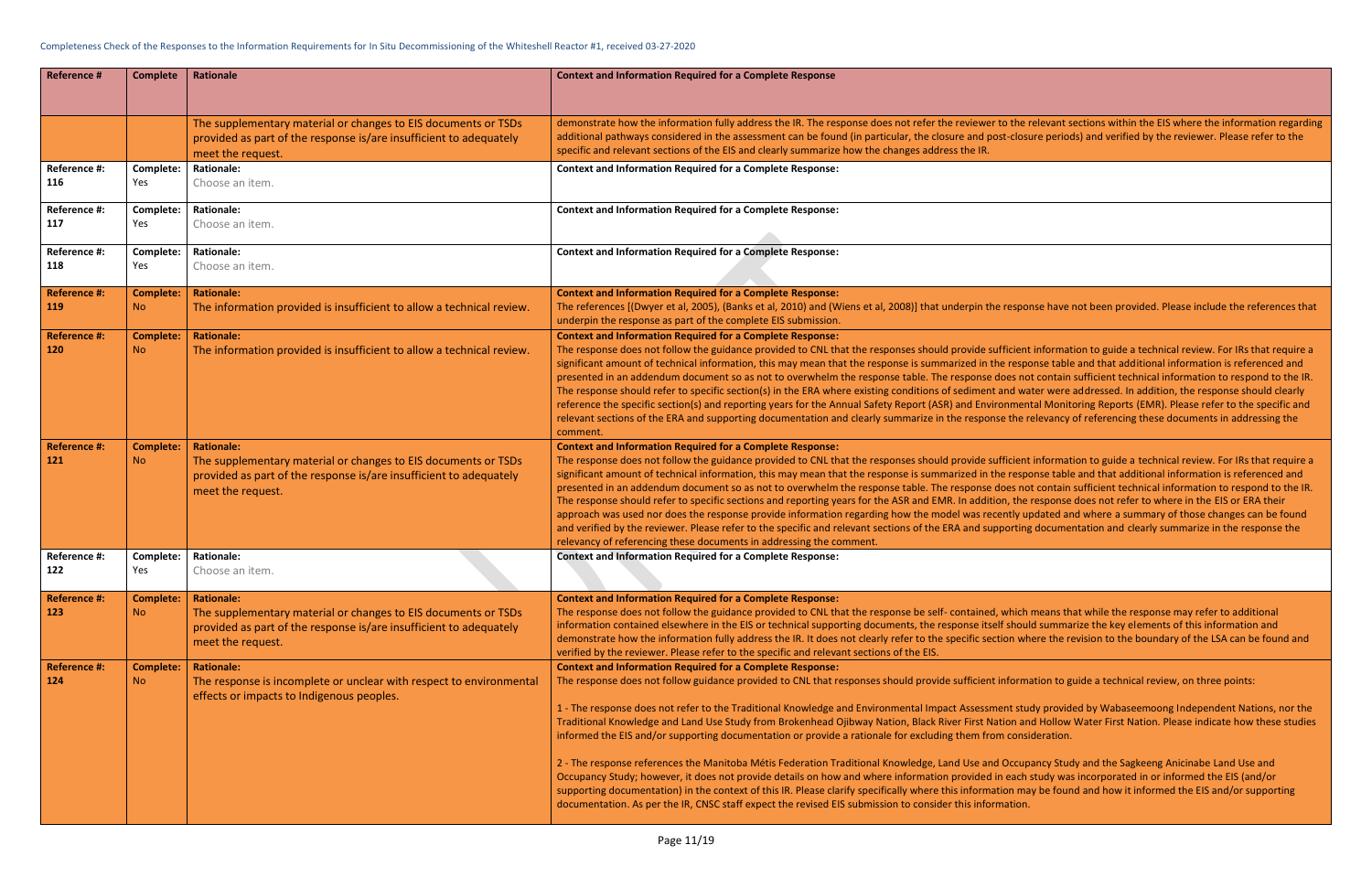mponents (VCs). Please clarify how traditional knowledge informed s group whose traditional knowledge contributed to the validation.

changes/revisions to specific and relevant EIS sections that were

vhich means that while the response may refer to additional should summarize the key elements of this information and

nt study provided by Wabaseemoong Independent Nations, nor the nd Hollow Water First Nation. Please indicate how these studies

le details on how and where information provided in the studies was ease clarify specifically where this information may be found and how EIS submission to consider this information.

pacts on traditional land use activities". Please clarify where this potential or perceived in

changes/revisions to specific and relevant EIS sections that were

vhich means that while the response may refer to additional should summarize the key elements of this information and ocument that has not been provided and which is indicated to be provided as part of the complete EIS submission. Additionally, the in the EIS; however, the response does not refer to the specific provide the references that underpin the response as part of the ith respect to the information on the process and roles and

Please update the response and/or the EIS to ensure consistency in

anot be verified since it does not align with the naming convention of of the complete EIS submission and use an appropriate naming

| <b>Reference #</b>         | <b>Complete</b>               | Rationale                                                                                                                                                 | <b>Context and Information Required for a Complete Response</b>                                                                                                                                                                                                                                                                                                                                                                                                                                                                                                                                                                                                                                                                                                                                                  |
|----------------------------|-------------------------------|-----------------------------------------------------------------------------------------------------------------------------------------------------------|------------------------------------------------------------------------------------------------------------------------------------------------------------------------------------------------------------------------------------------------------------------------------------------------------------------------------------------------------------------------------------------------------------------------------------------------------------------------------------------------------------------------------------------------------------------------------------------------------------------------------------------------------------------------------------------------------------------------------------------------------------------------------------------------------------------|
|                            |                               |                                                                                                                                                           |                                                                                                                                                                                                                                                                                                                                                                                                                                                                                                                                                                                                                                                                                                                                                                                                                  |
|                            |                               |                                                                                                                                                           |                                                                                                                                                                                                                                                                                                                                                                                                                                                                                                                                                                                                                                                                                                                                                                                                                  |
|                            |                               |                                                                                                                                                           | 3 - The response states that traditional knowledge gathered informed the "validation" of valued co<br>the identification of VCs and how this was communicated with and confirmed with each Indigenous                                                                                                                                                                                                                                                                                                                                                                                                                                                                                                                                                                                                            |
|                            |                               |                                                                                                                                                           | Please summarize clearly how the question within the IR has been addressed and in particular, any<br>made to incorporate traditional knowledge gathered.                                                                                                                                                                                                                                                                                                                                                                                                                                                                                                                                                                                                                                                         |
| <b>Reference #:</b><br>125 | <b>Complete:</b><br><b>No</b> | <b>Rationale:</b><br>The response is incomplete or unclear with respect to environmental<br>effects or impacts to Indigenous peoples.                     | <b>Context and Information Required for a Complete Response:</b><br>The response does not follow the guidance provided to CNL that the response be self-contained, w<br>information contained elsewhere in the EIS or technical supporting documents, the response itself<br>demonstrate how the information fully address the IR.                                                                                                                                                                                                                                                                                                                                                                                                                                                                               |
|                            |                               |                                                                                                                                                           | 1 - The response does not refer to the Traditional Knowledge and Environmental Impact Assessmer<br>Traditional Knowledge Land Use Study from Brokenhead Ojibway Nation, Black River First Nation ar<br>informed the EIS and/or supporting documentation.                                                                                                                                                                                                                                                                                                                                                                                                                                                                                                                                                         |
|                            |                               |                                                                                                                                                           | 2 - The response references the MMF TKLUOS and the Sagkeeng LUOS; however, it does not provid<br>incorporated in or informed the EIS (and/or supporting documentation) in the context of this IR. Ple<br>it informed the EIS and/or supporting documentation. As per the IR, CNSC staff expect the revised I                                                                                                                                                                                                                                                                                                                                                                                                                                                                                                     |
|                            |                               |                                                                                                                                                           | 3 - The response indicates that ongoing engagement has helped "identify potential or perceived im<br>information may be found and how it informed the EIS submission.                                                                                                                                                                                                                                                                                                                                                                                                                                                                                                                                                                                                                                            |
|                            |                               |                                                                                                                                                           | Please summarize clearly how the question within the IR has been addressed and in particular, any<br>made to incorporate traditional knowledge gathered.                                                                                                                                                                                                                                                                                                                                                                                                                                                                                                                                                                                                                                                         |
| <b>Reference #:</b>        | <b>Complete:</b>              | <b>Rationale:</b>                                                                                                                                         | <b>Context and Information Required for a Complete Response:</b>                                                                                                                                                                                                                                                                                                                                                                                                                                                                                                                                                                                                                                                                                                                                                 |
| 126                        | N <sub>o</sub>                | The supplementary material or changes to EIS documents or TSDs<br>provided as part of the response is/are insufficient to adequately<br>meet the request. | The response does not follow the guidance provided to CNL that the response be self-contained, w<br>information contained elsewhere in the EIS or technical supporting documents, the response itself<br>demonstrate how the information fully address the IR. The IR response refers to a Site End State do<br>completed in the future. CNSC staff's expectation is that referenced documents in IR responses be<br>response indicates that some of the information is documented in various engagement responses in<br>sections within the EIS where the information may be found and validated by the reviewer. Please<br>complete EIS submission. In addition, please refer to the specific and relevant sections of the EIS wi<br>responsibilities in determining the future use of the site is documented. |
| Reference #:               |                               | Complete:   Rationale:                                                                                                                                    | <b>Context and Information Required for a Complete Response:</b>                                                                                                                                                                                                                                                                                                                                                                                                                                                                                                                                                                                                                                                                                                                                                 |
| 127                        | Yes                           | Choose an item.                                                                                                                                           |                                                                                                                                                                                                                                                                                                                                                                                                                                                                                                                                                                                                                                                                                                                                                                                                                  |
| <b>Reference #:</b>        | Complete:                     | <b>Rationale:</b>                                                                                                                                         | <b>Context and Information Required for a Complete Response:</b>                                                                                                                                                                                                                                                                                                                                                                                                                                                                                                                                                                                                                                                                                                                                                 |
| 128                        | <b>No</b>                     | The supplementary material or changes to EIS documents or TSDs<br>provided as part of the response is/are insufficient to adequately<br>meet the request. | The CSR, which underpins the response, has a different reference than what is provided in the EIS.<br>the reference provided.                                                                                                                                                                                                                                                                                                                                                                                                                                                                                                                                                                                                                                                                                    |
| Reference #:               | Complete:                     | <b>Rationale:</b>                                                                                                                                         | <b>Context and Information Required for a Complete Response:</b>                                                                                                                                                                                                                                                                                                                                                                                                                                                                                                                                                                                                                                                                                                                                                 |
| 129                        | Yes                           | Choose an item.                                                                                                                                           |                                                                                                                                                                                                                                                                                                                                                                                                                                                                                                                                                                                                                                                                                                                                                                                                                  |
| Reference #:               | Complete:                     | <b>Rationale:</b>                                                                                                                                         | <b>Context and Information Required for a Complete Response:</b>                                                                                                                                                                                                                                                                                                                                                                                                                                                                                                                                                                                                                                                                                                                                                 |
| 130                        | Yes                           | Choose an item.                                                                                                                                           |                                                                                                                                                                                                                                                                                                                                                                                                                                                                                                                                                                                                                                                                                                                                                                                                                  |
| <b>Reference #:</b>        | <b>Complete:</b>              | <b>Rationale:</b>                                                                                                                                         | <b>Context and Information Required for a Complete Response:</b>                                                                                                                                                                                                                                                                                                                                                                                                                                                                                                                                                                                                                                                                                                                                                 |
| 131                        | <b>No</b>                     | The information provided is insufficient to allow a technical review.                                                                                     | The reference provided in the response (WLDP-26411-WP-004), which underpins the response, can<br>the reference in the submission. Please include the reference that underpins the response as part o<br>convention.                                                                                                                                                                                                                                                                                                                                                                                                                                                                                                                                                                                              |
| <b>Reference #:</b>        | <b>Complete:</b>              | <b>Rationale:</b>                                                                                                                                         | <b>Context and Information Required for a Complete Response:</b>                                                                                                                                                                                                                                                                                                                                                                                                                                                                                                                                                                                                                                                                                                                                                 |
| 132                        | <b>No</b>                     |                                                                                                                                                           |                                                                                                                                                                                                                                                                                                                                                                                                                                                                                                                                                                                                                                                                                                                                                                                                                  |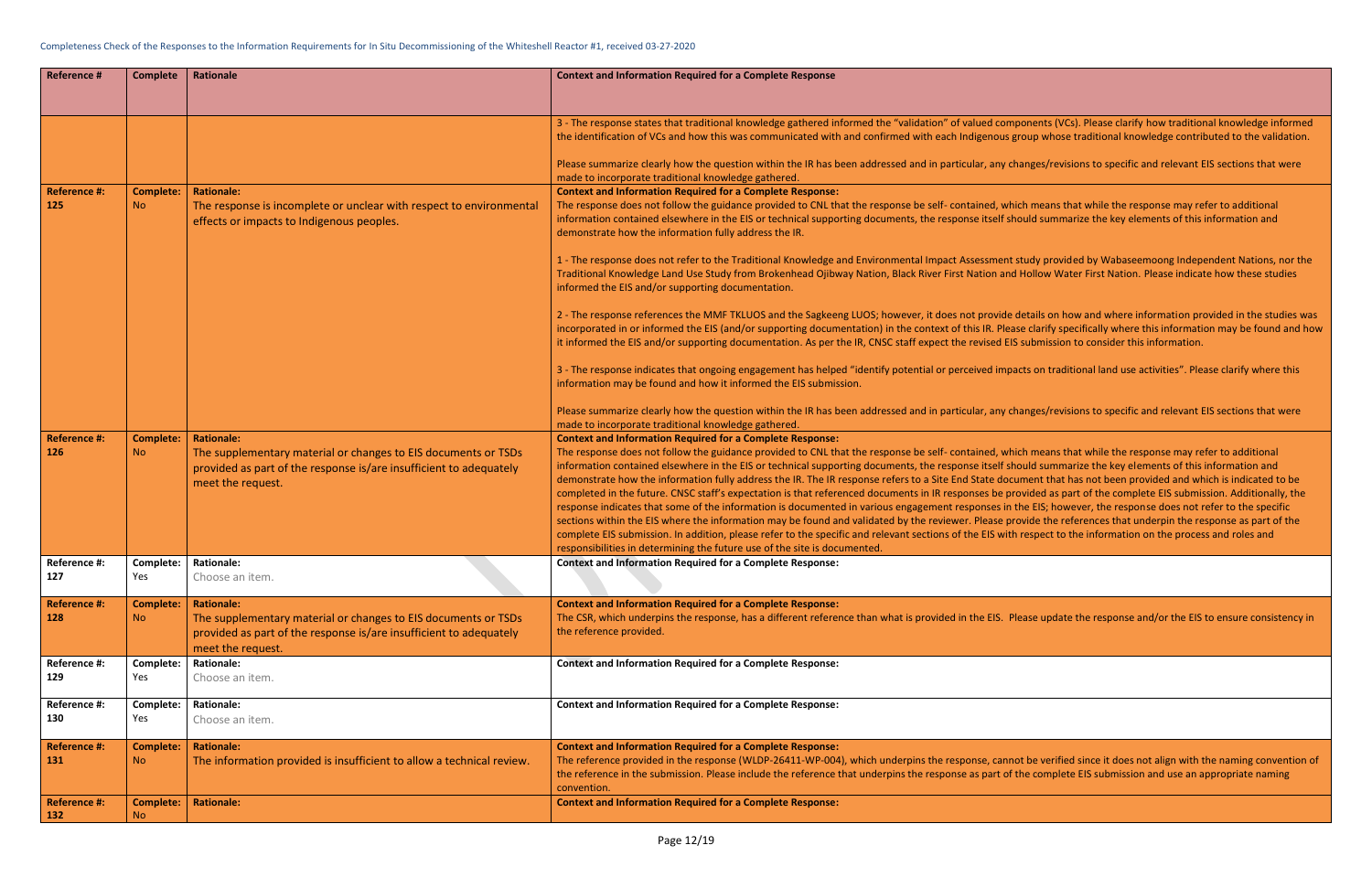which means that while the response may refer to additional should summarize the key elements of this information and rds inventory has been summarized and is included in the EIS but the bund and verified by the reviewer. Please refer to the specific and  $r$ 

Please update the response and/or the EIS to ensure consistency in

anot be verified since it does not align with the naming convention of of the complete EIS submission and use an appropriate naming

which means that while the response may refer to additional should summarize the key elements of this information and ction 7.3.6 and how this addresses the IR. Please refer to the specific

ude the reference that underpins the response as part of the complete

which means that while the response may refer to additional should summarize the key elements of this information and In 7 ends with 7.3.7. Further, some of the text provided in the elevant sections of the EIS and update the IR response and/or EIS

which means that while the response may refer to additional should summarize the key elements of this information and In 7 ends with 7.3.7. Please refer to the specific and relevant sections

which means that while the response may refer to additional should summarize the key elements of this information and nges have been made to table 7.4-1 and how this addresses the

| <b>Reference #</b>         | <b>Complete</b>         | Rationale                                                                           | <b>Context and Information Required for a Complete Response</b>                                                                                                                                          |
|----------------------------|-------------------------|-------------------------------------------------------------------------------------|----------------------------------------------------------------------------------------------------------------------------------------------------------------------------------------------------------|
|                            |                         |                                                                                     |                                                                                                                                                                                                          |
|                            |                         |                                                                                     |                                                                                                                                                                                                          |
|                            |                         | The supplementary material or changes to EIS documents or TSDs                      | The response does not follow the guidance provided to CNL that the response be self- contained, v                                                                                                        |
|                            |                         | provided as part of the response is/are insufficient to adequately                  | information contained elsewhere in the EIS or technical supporting documents, the response itself                                                                                                        |
|                            |                         | meet the request.                                                                   | demonstrate how the information fully address the IR. The response indicates that a detailed haza<br>response does not refer to the specific sub-sections within the EIS where the information can be fo |
|                            |                         |                                                                                     | relevant sections of the EIS.                                                                                                                                                                            |
| <b>Reference #:</b>        | <b>Complete:</b>        | <b>Rationale:</b>                                                                   | <b>Context and Information Required for a Complete Response:</b>                                                                                                                                         |
| 133                        | <b>No</b>               | The information provided is insufficient to allow a technical review.               | The CSR, which underpins the response, has a different reference than what is provided in the EIS.                                                                                                       |
|                            |                         |                                                                                     | the reference provided.                                                                                                                                                                                  |
| Reference #:               | Complete:               | <b>Rationale:</b>                                                                   | <b>Context and Information Required for a Complete Response:</b>                                                                                                                                         |
| 134                        | Yes                     | Choose an item.                                                                     |                                                                                                                                                                                                          |
| <b>Reference #:</b>        | <b>Complete:</b>        | <b>Rationale:</b>                                                                   | <b>Context and Information Required for a Complete Response:</b>                                                                                                                                         |
| 135                        | <b>No</b>               | The supplementary material or changes to EIS documents or TSDs                      | The reference provided in the response (WLDP-26411-WP-004), which underpins the response, ca                                                                                                             |
|                            |                         | provided as part of the response is/are insufficient to adequately                  | the reference in the submission. Please include the reference that underpins the response as part                                                                                                        |
|                            |                         | meet the request.                                                                   | convention.                                                                                                                                                                                              |
| <b>Reference #:</b>        | <b>Complete:</b>        | <b>Rationale:</b>                                                                   | <b>Context and Information Required for a Complete Response:</b>                                                                                                                                         |
| 136                        | <b>No</b>               | The supplementary material or changes to EIS documents or TSDs                      | The response does not follow the guidance provided to CNL that the response be self- contained, v<br>information contained elsewhere in the EIS or technical supporting documents, the response itself   |
|                            |                         | provided as part of the response is/are insufficient to adequately                  | demonstrate how the information fully address the IR. It is unclear what text has been added to se                                                                                                       |
|                            |                         | meet the request.                                                                   | and relevant sections of the EIS and summarize how the changes address the IR.                                                                                                                           |
| <b>Reference #:</b>        | <b>Complete:</b>        | <b>Rationale:</b>                                                                   | <b>Context and Information Required for a Complete Response:</b>                                                                                                                                         |
| 137                        | No.                     | The information provided is insufficient to allow a technical review.               | The reference [(NFPS, 2018)] quoted in the response is not provided in the submission. Please inclu                                                                                                      |
|                            |                         |                                                                                     | EIS submission.                                                                                                                                                                                          |
| Reference #:               | Complete:               | <b>Rationale:</b>                                                                   | <b>Context and Information Required for a Complete Response:</b>                                                                                                                                         |
| 138                        | Yes                     | Choose an item.                                                                     |                                                                                                                                                                                                          |
|                            |                         |                                                                                     |                                                                                                                                                                                                          |
| <b>Reference #:</b><br>139 | <b>Complete:</b><br>No. | <b>Rationale:</b><br>The supplementary material or changes to EIS documents or TSDs | <b>Context and Information Required for a Complete Response:</b><br>The response does not follow the guidance provided to CNL that the response be self- contained, v                                    |
|                            |                         | provided as part of the response is/are insufficient to adequately                  | information contained elsewhere in the EIS or technical supporting documents, the response itself                                                                                                        |
|                            |                         | meet the request.                                                                   | demonstrate how the information fully address the IR. There is no section 7.3.8.2 of the EIS. Sectio                                                                                                     |
|                            |                         |                                                                                     | response for section 6.7.1.6.2.2 is not reflected in the revised EIS. Please refer to the specific and r                                                                                                 |
|                            |                         |                                                                                     | accordingly to ensure consistency in the information provided.                                                                                                                                           |
| <b>Reference #:</b>        | <b>Complete:</b>        | <b>Rationale:</b>                                                                   | <b>Context and Information Required for a Complete Response:</b>                                                                                                                                         |
| 140                        | <b>No</b>               | The supplementary material or changes to EIS documents or TSDs                      | The response does not follow the guidance provided to CNL that the response be self- contained, v                                                                                                        |
|                            |                         | provided as part of the response is/are insufficient to adequately                  | information contained elsewhere in the EIS or technical supporting documents, the response itself                                                                                                        |
|                            |                         | meet the request.                                                                   | demonstrate how the information fully address the IR. There is no section 7.3.8.2 of the EIS. Sectio<br>of the EIS.                                                                                      |
| Reference #:               | Complete:               | <b>Rationale:</b>                                                                   | <b>Context and Information Required for a Complete Response:</b>                                                                                                                                         |
| 141                        | Yes                     | Choose an item.                                                                     |                                                                                                                                                                                                          |
|                            |                         |                                                                                     |                                                                                                                                                                                                          |
| <b>Reference #:</b>        | <b>Complete:</b>        | <b>Rationale:</b>                                                                   | <b>Context and Information Required for a Complete Response:</b>                                                                                                                                         |
| 142                        | <b>No</b>               | The supplementary material or changes to EIS documents or TSDs                      | The response does not follow the guidance provided to CNL that the response be self- contained, v                                                                                                        |
|                            |                         | provided as part of the response is/are insufficient to adequately                  | information contained elsewhere in the EIS or technical supporting documents, the response itself                                                                                                        |
|                            |                         | meet the request.                                                                   | demonstrate how the information fully address the IR. The IR response does not indicate what cha                                                                                                         |
| Reference #:               | Complete:               | <b>Rationale:</b>                                                                   | comment. Please summarize clearly how the changes address the IR.<br><b>Context and Information Required for a Complete Response:</b>                                                                    |
| 143                        | Yes                     | Choose an item.                                                                     |                                                                                                                                                                                                          |
|                            |                         |                                                                                     |                                                                                                                                                                                                          |
| Reference #:               | Complete:               | <b>Rationale:</b>                                                                   | <b>Context and Information Required for a Complete Response:</b>                                                                                                                                         |
| 144                        | Yes                     | Choose an item.                                                                     |                                                                                                                                                                                                          |
|                            |                         |                                                                                     |                                                                                                                                                                                                          |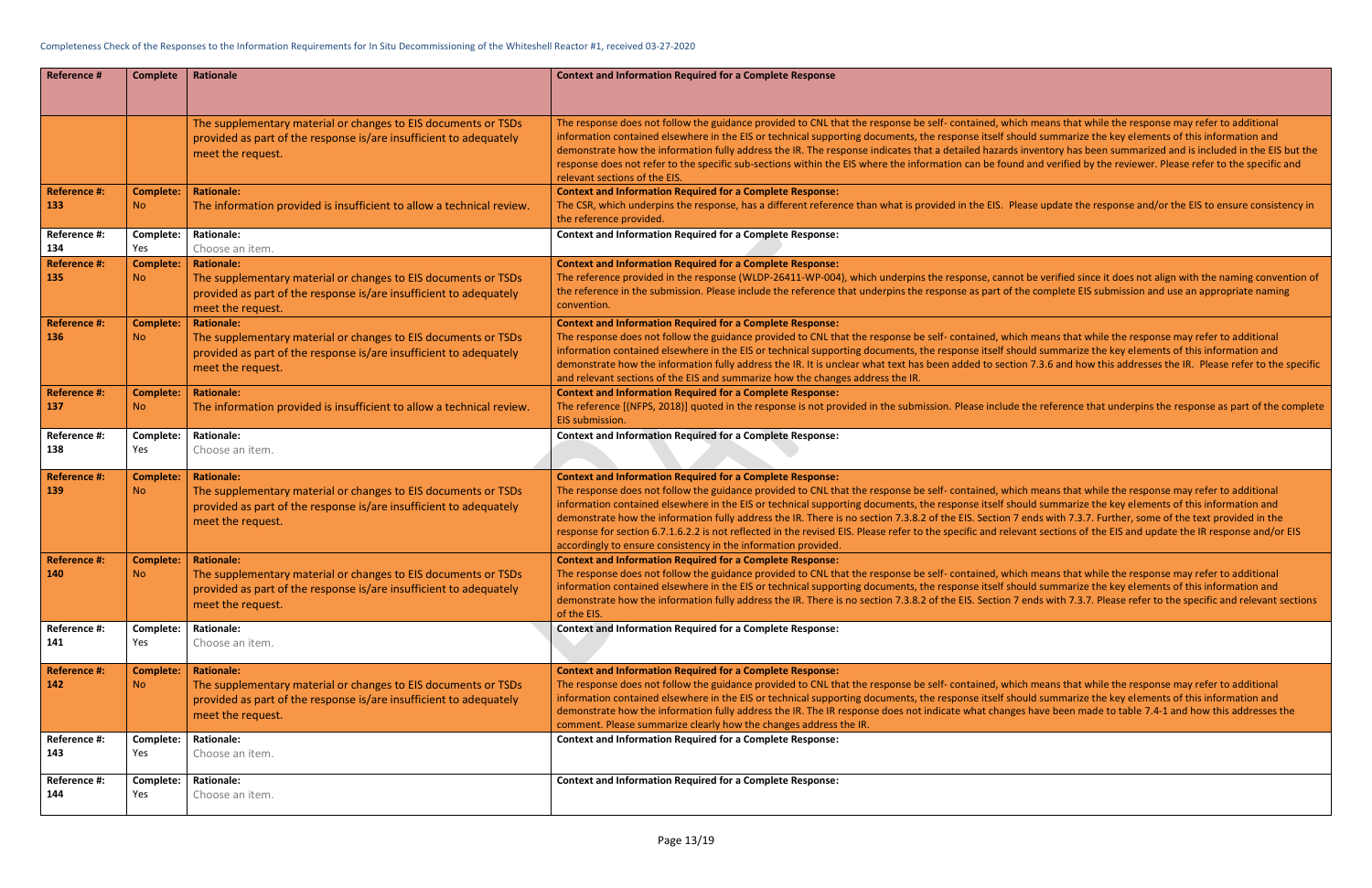### Completeness Check of the Responses to the Information Requirements for In Situ Decommissioning of the Whiteshell Reactor #1, received 03-27-2020

hich means that while the response may refer to additional should summarize the key elements of this information and w the comment has been addressed, specifically with information on

thich means that while the response may refer to additional should summarize the key elements of this information and the specific section of the Geosynthesis Report that has been revised ase refer to the specific and relevant sections of the Geosynthesis derpin the response as part of the complete EIS submission.

ude the reference that underpins the response as part of the

hich means that while the response may refer to additional should summarize the key elements of this information and correspond to the information in section 11 of the EIS. Please update

Ambient Air Quality Criteria, Manitoba Conservation, 2005 July) was submission.

hich means that while the response may refer to additional should summarize the key elements of this information and which provides supplemental information to support the IR. It is not where the referenced Annex C can be found and summarize how all

| <b>Reference #</b>         | <b>Complete</b>               | <b>Rationale</b>                                                                                                                                                               | <b>Context and Information Required for a Complete Response</b>                                                                                                                                                                                                                                                                                                                                                                                                                                                                                                                              |
|----------------------------|-------------------------------|--------------------------------------------------------------------------------------------------------------------------------------------------------------------------------|----------------------------------------------------------------------------------------------------------------------------------------------------------------------------------------------------------------------------------------------------------------------------------------------------------------------------------------------------------------------------------------------------------------------------------------------------------------------------------------------------------------------------------------------------------------------------------------------|
| <b>Reference #:</b><br>145 | <b>Complete:</b><br><b>No</b> | <b>Rationale:</b><br>The supplementary material or changes to EIS documents or TSDs<br>provided as part of the response is/are insufficient to adequately<br>meet the request. | <b>Context and Information Required for a Complete Response:</b><br>The response does not follow the guidance provided to CNL that the response be self- contained, w<br>information contained elsewhere in the EIS or technical supporting documents, the response itself s<br>demonstrate how the information fully address the IR. Please summarize clearly in the response ho<br>the methodology and assumptions.                                                                                                                                                                        |
| Reference #:               | Complete:                     | <b>Rationale:</b>                                                                                                                                                              | <b>Context and Information Required for a Complete Response:</b>                                                                                                                                                                                                                                                                                                                                                                                                                                                                                                                             |
| 146                        | Yes                           | Choose an item.                                                                                                                                                                |                                                                                                                                                                                                                                                                                                                                                                                                                                                                                                                                                                                              |
| <b>Reference #:</b><br>147 | <b>Complete:</b><br><b>No</b> | <b>Rationale:</b><br>The supplementary material or changes to EIS documents or TSDs<br>provided as part of the response is/are insufficient to adequately<br>meet the request. | <b>Context and Information Required for a Complete Response:</b><br>The response does not follow the guidance provided to CNL that the response be self- contained, w<br>information contained elsewhere in the EIS or technical supporting documents, the response itself s<br>demonstrate how the information fully address the IR. The response does not refer the reviewer to<br>to address the IR. Further, no reference was provided for the memo referenced in the response. Ple<br>Report and summarize how the changes address the IR. Also, please include the references that uno |
| <b>Reference #:</b><br>148 | <b>Complete:</b><br><b>No</b> | <b>Rationale:</b><br>The information provided is insufficient to allow a technical review.                                                                                     | <b>Context and Information Required for a Complete Response:</b><br>No reference was provided for the memo that underpins the response to the comment. Please inclu<br>complete EIS submission.                                                                                                                                                                                                                                                                                                                                                                                              |
| <b>Reference #:</b><br>149 | <b>Complete:</b><br><b>No</b> | <b>Rationale:</b><br>The responses across IR responses or in consideration of the EIS and<br>TSDs contain contradictory information.                                           | <b>Context and Information Required for a Complete Response:</b><br>The response does not follow the guidance provided to CNL that the response be self-contained, w<br>information contained elsewhere in the EIS or technical supporting documents, the response itself s<br>demonstrate how the information fully address the IR. The information in the IR response does not<br>the IR response and/or EIS accordingly to ensure consistency in the information provided.                                                                                                                |
| Reference #:               | Complete:                     | <b>Rationale:</b>                                                                                                                                                              | <b>Context and Information Required for a Complete Response:</b>                                                                                                                                                                                                                                                                                                                                                                                                                                                                                                                             |
| 150                        | Yes                           | Choose an item.                                                                                                                                                                |                                                                                                                                                                                                                                                                                                                                                                                                                                                                                                                                                                                              |
| Reference #:               | Complete:                     | <b>Rationale:</b>                                                                                                                                                              | <b>Context and Information Required for a Complete Response:</b>                                                                                                                                                                                                                                                                                                                                                                                                                                                                                                                             |
| 151                        | Yes                           | Choose an item.                                                                                                                                                                |                                                                                                                                                                                                                                                                                                                                                                                                                                                                                                                                                                                              |
| Reference #:               | Complete:                     | <b>Rationale:</b>                                                                                                                                                              | <b>Context and Information Required for a Complete Response:</b>                                                                                                                                                                                                                                                                                                                                                                                                                                                                                                                             |
| 152                        | Yes                           | Choose an item.                                                                                                                                                                |                                                                                                                                                                                                                                                                                                                                                                                                                                                                                                                                                                                              |
| Reference #:               | Complete:                     | <b>Rationale:</b>                                                                                                                                                              | <b>Context and Information Required for a Complete Response:</b>                                                                                                                                                                                                                                                                                                                                                                                                                                                                                                                             |
| 153                        | Yes                           | Choose an item.                                                                                                                                                                |                                                                                                                                                                                                                                                                                                                                                                                                                                                                                                                                                                                              |
| <b>Reference #:</b><br>154 | <b>Complete:</b><br><b>No</b> | <b>Rationale:</b><br>The information provided is insufficient to allow a technical review.                                                                                     | <b>Context and Information Required for a Complete Response:</b><br>The reference used to underpin the response (Objectives and Guidelines for Various Air Pollutants:<br>not provided. Please include the references that underpin the response as part of the complete EIS                                                                                                                                                                                                                                                                                                                 |
| Reference #:               | Complete:                     | <b>Rationale:</b>                                                                                                                                                              | <b>Context and Information Required for a Complete Response:</b>                                                                                                                                                                                                                                                                                                                                                                                                                                                                                                                             |
| 155                        | Yes                           | Choose an item.                                                                                                                                                                |                                                                                                                                                                                                                                                                                                                                                                                                                                                                                                                                                                                              |
| Reference #:               | Complete:                     | <b>Rationale:</b>                                                                                                                                                              | <b>Context and Information Required for a Complete Response:</b>                                                                                                                                                                                                                                                                                                                                                                                                                                                                                                                             |
| 156                        | Yes                           | Choose an item.                                                                                                                                                                |                                                                                                                                                                                                                                                                                                                                                                                                                                                                                                                                                                                              |
| <b>Reference #:</b><br>157 | <b>Complete:</b><br><b>No</b> | <b>Rationale:</b><br>The information provided is insufficient to allow a technical review.                                                                                     | <b>Context and Information Required for a Complete Response:</b><br>The response does not follow the guidance provided to CNL that the response be self-contained, w<br>information contained elsewhere in the EIS or technical supporting documents, the response itself s<br>demonstrate how the information fully address the IR. The response makes reference to Annex C w<br>clear where Annex C is located to verify the information. Please update the IR response to indicate v<br>sub-questions of the IR have been addressed.                                                      |
| Reference #:               | Complete:                     | <b>Rationale:</b>                                                                                                                                                              | <b>Context and Information Required for a Complete Response:</b>                                                                                                                                                                                                                                                                                                                                                                                                                                                                                                                             |
| 158                        | Yes                           | Choose an item.                                                                                                                                                                |                                                                                                                                                                                                                                                                                                                                                                                                                                                                                                                                                                                              |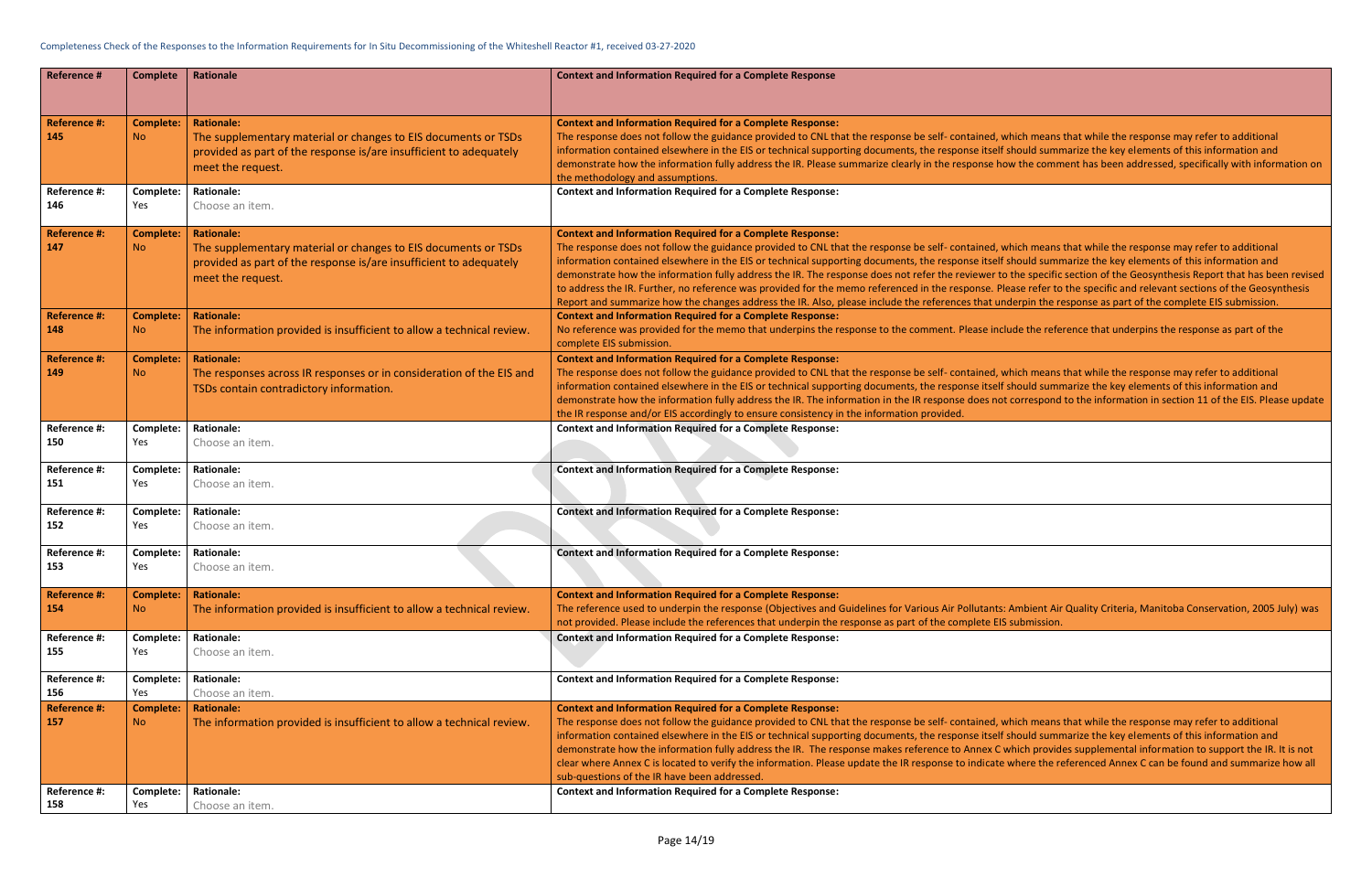### Completeness Check of the Responses to the Information Requirements for In Situ Decommissioning of the Whiteshell Reactor #1, received 03-27-2020

hich means that while the response may refer to additional should summarize the key elements of this information and Ided to section 3.1.1 however, it is not clear where the additional Iditional information was included.

cient information to guide a technical review. For IRs that require a response table and that additional information is references and es not contain sufficient technical information to respond to the IR. furthers, the response or specific sub-sections of the enside sub-sections were made. Please provide assume te arize how the changes addresses the IR.

nt with the information in the ERA. Please update the IR response

ect response to the question within the IR. In the case of an IR with onse does not completely respond to the question regarding why r. Please provide sufficient information to guide a technical review

contained, which means that while the response may refer to anse itself should summarize the key elements of this information rmation has been added to the ERA to include the results for U-238; ase refer to the specific and relevant sections of the ERA and

| <b>Reference #</b>  | <b>Complete</b>  | Rationale                                                            | <b>Context and Information Required for a Complete Response</b>                                                                                                                                              |
|---------------------|------------------|----------------------------------------------------------------------|--------------------------------------------------------------------------------------------------------------------------------------------------------------------------------------------------------------|
|                     |                  |                                                                      |                                                                                                                                                                                                              |
|                     |                  |                                                                      |                                                                                                                                                                                                              |
| Reference #:        | Complete:        | <b>Rationale:</b>                                                    | <b>Context and Information Required for a Complete Response:</b>                                                                                                                                             |
| 159                 | Yes              | Choose an item.                                                      |                                                                                                                                                                                                              |
| <b>Reference #:</b> | <b>Complete:</b> | <b>Rationale:</b>                                                    | <b>Context and Information Required for a Complete Response:</b>                                                                                                                                             |
| 160                 | <b>No</b>        | The responses across IR responses or in consideration of the EIS and | The response does not follow the guidance provided to CNL that the response be self-contained, w                                                                                                             |
|                     |                  | TSDs contain contradictory information.                              | information contained elsewhere in the EIS or technical supporting documents, the response itself :                                                                                                          |
|                     |                  |                                                                      | demonstrate how the information fully address the IR. The response indicates that text has been ac                                                                                                           |
| Reference #:        | Complete:        | <b>Rationale:</b>                                                    | information was included. Please refer to the specific and relevant sections of the EIS where the ad<br><b>Context and Information Required for a Complete Response:</b>                                     |
| 161                 | Yes              | Choose an item.                                                      |                                                                                                                                                                                                              |
|                     |                  |                                                                      |                                                                                                                                                                                                              |
| <b>Reference #:</b> | <b>Complete:</b> | <b>Rationale:</b>                                                    | <b>Context and Information Required for a Complete Response:</b>                                                                                                                                             |
| 162                 | N <sub>o</sub>   | The supplementary material or changes to EIS documents or TSDs       | The response does not follow the guidance provided to CNL that the responses should provide suffi                                                                                                            |
|                     |                  | provided as part of the response is/are insufficient to adequately   | significant amount of technical information, this may mean that the response is summarized in the                                                                                                            |
|                     |                  | meet the request.                                                    | presented in an addendum document so as not to overwhelm the response table. The response do                                                                                                                 |
|                     |                  |                                                                      | Further, the response does not refer to specific sub-sections of the EIS or ERA where these assumpt<br>technical review. Also, please refer to the specific and relevant sections of the EIS or ERA and summ |
| Reference #:        | Complete:        | <b>Rationale:</b>                                                    | <b>Context and Information Required for a Complete Response:</b>                                                                                                                                             |
| 163                 | Yes              | Choose an item.                                                      |                                                                                                                                                                                                              |
|                     |                  |                                                                      |                                                                                                                                                                                                              |
| Reference #:        | Complete:        | <b>Rationale:</b>                                                    | <b>Context and Information Required for a Complete Response:</b>                                                                                                                                             |
| 164                 | Yes              | Choose an item.                                                      |                                                                                                                                                                                                              |
|                     |                  |                                                                      |                                                                                                                                                                                                              |
| Reference #:        | Complete:        | <b>Rationale:</b>                                                    | <b>Context and Information Required for a Complete Response:</b>                                                                                                                                             |
| 165                 | Yes              | Choose an item.                                                      |                                                                                                                                                                                                              |
| Reference #:        | Complete:        | <b>Rationale:</b>                                                    | <b>Context and Information Required for a Complete Response:</b>                                                                                                                                             |
| 166                 | Yes              | Choose an item.                                                      |                                                                                                                                                                                                              |
|                     |                  |                                                                      |                                                                                                                                                                                                              |
| <b>Reference #:</b> | <b>Complete:</b> | <b>Rationale:</b>                                                    | <b>Context and Information Required for a Complete Response:</b>                                                                                                                                             |
| 167                 | N <sub>o</sub>   | The responses across IR responses or in consideration of the EIS and | Couponing is still used within the document and has not been defined. The response is not consiste                                                                                                           |
|                     |                  | TSDs contain contradictory information.                              | and/or ERA accordingly to ensure consistency in the information provided.                                                                                                                                    |
| <b>Reference #:</b> | <b>Complete:</b> | <b>Rationale:</b>                                                    | <b>Context and Information Required for a Complete Response:</b>                                                                                                                                             |
| 168                 | <b>No</b>        | The response does not address each sub-question of the IR.           | The response does not follow the guidance provided to CNL that the response should provide a dire                                                                                                            |
|                     |                  |                                                                      | several sub-sections, the response should address every sub-question within an IR clearly. The resp<br>radon concentrations have been considered for the post-closure period and aquatic dispersion only     |
|                     |                  |                                                                      | and summarize how the changes address the IR.                                                                                                                                                                |
|                     |                  |                                                                      |                                                                                                                                                                                                              |
|                     |                  |                                                                      | Additionally, the response does not follow the guidance provided to CNL that the response be self-                                                                                                           |
|                     |                  |                                                                      | additional information contained elsewhere in the EIS or technical supporting documents, the respo                                                                                                           |
|                     |                  |                                                                      | and demonstrate how the information fully address the IR. The response states that additional info                                                                                                           |
|                     |                  |                                                                      | however, the response does not refer to specific sections where this information can be found. Plea                                                                                                          |
|                     |                  |                                                                      | summarize how the changes address the IR.                                                                                                                                                                    |
| Reference #:        | Complete:        | <b>Rationale:</b>                                                    | <b>Context and Information Required for a Complete Response:</b>                                                                                                                                             |
| 169<br>Reference #: | Yes              | Choose an item.<br><b>Rationale:</b>                                 | <b>Context and Information Required for a Complete Response:</b>                                                                                                                                             |
| 170                 | Complete:<br>Yes | Choose an item.                                                      |                                                                                                                                                                                                              |
|                     |                  |                                                                      |                                                                                                                                                                                                              |
| Reference #:        | Complete:        | <b>Rationale:</b>                                                    | <b>Context and Information Required for a Complete Response:</b>                                                                                                                                             |
| 171                 | Yes              | Choose an item.                                                      |                                                                                                                                                                                                              |
|                     |                  |                                                                      |                                                                                                                                                                                                              |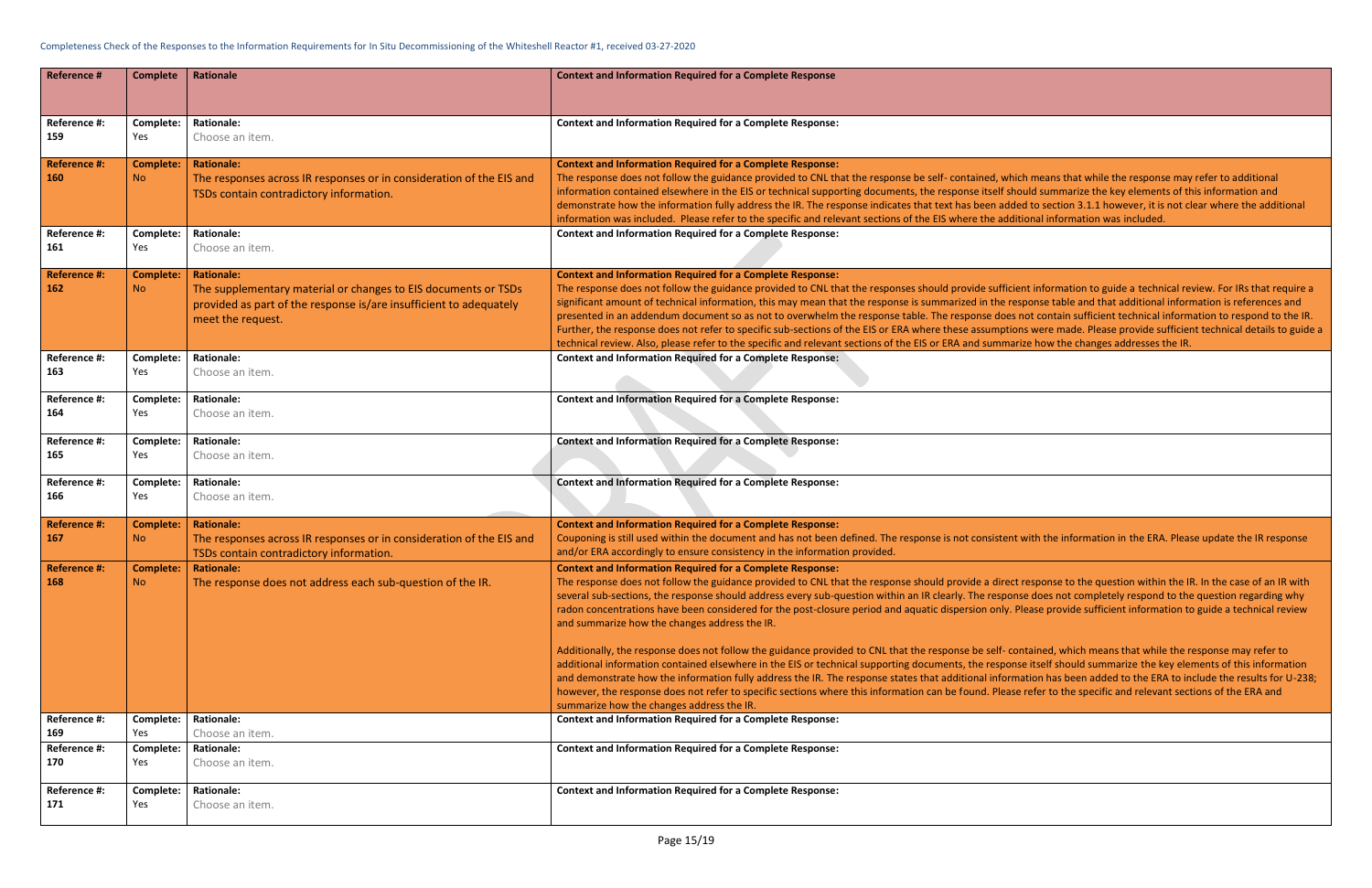vhich means that while the response may refer to additional should summarize the key elements of this information and the information in the EIS. The EIS does not include the Manitoba cluded in the Aboriginal Food Intake Study. Please update the IR

vhich means that while the response may refer to additional should summarize the key elements of this information and the information in the EIS. The EIS does not include the Manitoba cluded in the Aboriginal Food Intake Study. Please update the IR

thich means that while the response may refer to additional should summarize the key elements of this information and of the EIS but the key elements are not summarized in the IR the specific and relevant sections of the EIS and summarize clearly in

hich means that while the response may refer to additional should summarize the key elements of this information and EIS, DSAR, ERA, Groundwater Flow and Solute Transport Modelling re updated as required. However, the reviewer is not directed to ly discussion regarding how the additional information in the and summarize clearly in the response how the additional

| <b>Reference #</b>         | <b>Complete</b>               | Rationale                                                                                                                                                                      | <b>Context and Information Required for a Complete Response</b>                                                                                                                                                                                                                                                                                                                                                                                                                                                                                                                                                                                                                                                                                          |
|----------------------------|-------------------------------|--------------------------------------------------------------------------------------------------------------------------------------------------------------------------------|----------------------------------------------------------------------------------------------------------------------------------------------------------------------------------------------------------------------------------------------------------------------------------------------------------------------------------------------------------------------------------------------------------------------------------------------------------------------------------------------------------------------------------------------------------------------------------------------------------------------------------------------------------------------------------------------------------------------------------------------------------|
| <b>Reference #:</b><br>172 | <b>Complete:</b><br><b>No</b> | <b>Rationale:</b><br>The responses across IR responses or in consideration of the EIS and<br>TSDs contain contradictory information.                                           | <b>Context and Information Required for a Complete Response:</b><br>The response does not follow the guidance provided to CNL that the response be self- contained, v<br>information contained elsewhere in the EIS or technical supporting documents, the response itself s<br>demonstrate how the information fully address the IR. The response in the IR is not consistent with<br>Métis Citizens. Therefore, there is a lack of clarity regarding which Indigenous communities were in<br>response and/or EIS accordingly to ensure consistency in the information provided.                                                                                                                                                                        |
| Reference #:               | Complete:                     | <b>Rationale:</b>                                                                                                                                                              | <b>Context and Information Required for a Complete Response:</b>                                                                                                                                                                                                                                                                                                                                                                                                                                                                                                                                                                                                                                                                                         |
| 173                        | Yes                           | Choose an item.                                                                                                                                                                |                                                                                                                                                                                                                                                                                                                                                                                                                                                                                                                                                                                                                                                                                                                                                          |
| Reference #:               | Complete:                     | <b>Rationale:</b>                                                                                                                                                              | <b>Context and Information Required for a Complete Response:</b>                                                                                                                                                                                                                                                                                                                                                                                                                                                                                                                                                                                                                                                                                         |
| 174                        | Yes                           | Choose an item.                                                                                                                                                                |                                                                                                                                                                                                                                                                                                                                                                                                                                                                                                                                                                                                                                                                                                                                                          |
| Reference #:               | Complete:                     | <b>Rationale:</b>                                                                                                                                                              | <b>Context and Information Required for a Complete Response:</b>                                                                                                                                                                                                                                                                                                                                                                                                                                                                                                                                                                                                                                                                                         |
| 175                        | Yes                           | Choose an item.                                                                                                                                                                |                                                                                                                                                                                                                                                                                                                                                                                                                                                                                                                                                                                                                                                                                                                                                          |
| Reference #:               | Complete:                     | <b>Rationale:</b>                                                                                                                                                              | <b>Context and Information Required for a Complete Response:</b>                                                                                                                                                                                                                                                                                                                                                                                                                                                                                                                                                                                                                                                                                         |
| 176                        | Yes                           | Choose an item.                                                                                                                                                                |                                                                                                                                                                                                                                                                                                                                                                                                                                                                                                                                                                                                                                                                                                                                                          |
| Reference #:               | Complete:                     | <b>Rationale:</b>                                                                                                                                                              | <b>Context and Information Required for a Complete Response:</b>                                                                                                                                                                                                                                                                                                                                                                                                                                                                                                                                                                                                                                                                                         |
| 177                        | Yes                           | Choose an item.                                                                                                                                                                |                                                                                                                                                                                                                                                                                                                                                                                                                                                                                                                                                                                                                                                                                                                                                          |
| Reference #:<br>178        | <b>Complete:</b><br><b>No</b> | <b>Rationale:</b><br>The responses across IR responses or in consideration of the EIS and<br>TSDs contain contradictory information.                                           | <b>Context and Information Required for a Complete Response:</b><br>The response does not follow the guidance provided to CNL that the response be self- contained, v<br>information contained elsewhere in the EIS or technical supporting documents, the response itself s<br>demonstrate how the information fully address the IR. The response in the IR is not consistent with<br>Métis Citizens. Therefore, there is a lack of clarity regarding which Indigenous communities were in<br>response and/or EIS accordingly to ensure consistency in the information provided.                                                                                                                                                                        |
| Reference #:               | Complete:                     | <b>Rationale:</b>                                                                                                                                                              | <b>Context and Information Required for a Complete Response:</b>                                                                                                                                                                                                                                                                                                                                                                                                                                                                                                                                                                                                                                                                                         |
| 179                        | Yes                           | Choose an item.                                                                                                                                                                |                                                                                                                                                                                                                                                                                                                                                                                                                                                                                                                                                                                                                                                                                                                                                          |
| <b>Reference #:</b><br>180 | <b>Complete:</b><br><b>No</b> | <b>Rationale:</b><br>The supplementary material or changes to EIS documents or TSDs<br>provided as part of the response is/are insufficient to adequately<br>meet the request. | <b>Context and Information Required for a Complete Response:</b><br>The response does not follow the guidance provided to CNL that the response be self- contained, w<br>information contained elsewhere in the EIS or technical supporting documents, the response itself s<br>demonstrate how the information fully address the IR. The reviewer is directed to specific sections<br>response nor is it clear how the information in these sections address the comment. Please refer to<br>the response how the comment has been addressed.                                                                                                                                                                                                           |
| Reference #:               | Complete:                     | <b>Rationale:</b>                                                                                                                                                              | <b>Context and Information Required for a Complete Response:</b>                                                                                                                                                                                                                                                                                                                                                                                                                                                                                                                                                                                                                                                                                         |
| 181                        | Yes                           | Choose an item.                                                                                                                                                                |                                                                                                                                                                                                                                                                                                                                                                                                                                                                                                                                                                                                                                                                                                                                                          |
| Reference #:               | Complete:                     | <b>Rationale:</b>                                                                                                                                                              | <b>Context and Information Required for a Complete Response:</b>                                                                                                                                                                                                                                                                                                                                                                                                                                                                                                                                                                                                                                                                                         |
| 182                        | Yes                           | Choose an item.                                                                                                                                                                |                                                                                                                                                                                                                                                                                                                                                                                                                                                                                                                                                                                                                                                                                                                                                          |
| <b>Reference #:</b><br>183 | <b>Complete:</b><br><b>No</b> | <b>Rationale:</b><br>The supplementary material or changes to EIS documents or TSDs<br>provided as part of the response is/are insufficient to adequately<br>meet the request. | <b>Context and Information Required for a Complete Response:</b><br>The response does not follow the guidance provided to CNL that the response be self- contained, w<br>information contained elsewhere in the EIS or technical supporting documents, the response itself :<br>demonstrate how the information fully address the IR. The response indicates that changes to the E<br>Report and Radiological Characterization Summary and Radionuclide Inventory Estimate Report we<br>specific sections in these documents where these changes can be found and verified nor is there an<br>documents addresses the IR. Please refer to the specific and relevant sections of these documents a<br>information in these documents address the comment. |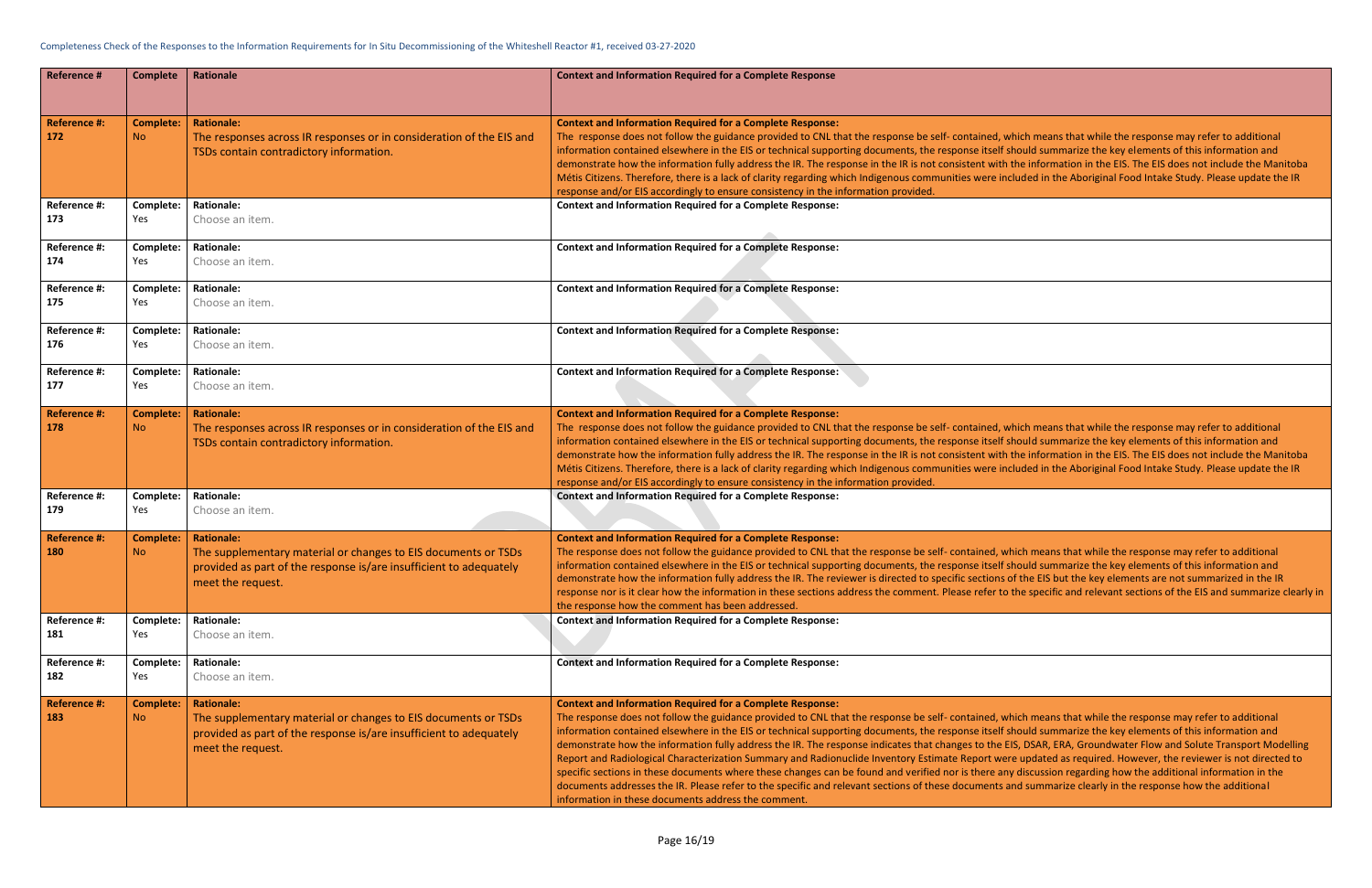ect response to the question within the IR. In the case of an IR with  $\overline{a}$ onse does not directly respond to the comment; the response is the en addressed.

Fransport Modelling Report and Radiological Characterization riewer is not directed to specific sections were these changes can be ament specifically addresses the reviewer's comments including een pursued. Please refer to the specific and relevant sections of the ress the comment.

ect response to the question within the IR. In the case of an IR with onse does not directly respond to the comment; the response is the ent has been addressed.

**Fransport Modelling Report and Radiological Characterization** iewer is not directed to specific sections were these changes can be fy in the response how the additional information in these

thich means that while the response may refer to additional should summarize the key elements of this information and of the EIS but the key elements are not summarized in the IR

ation on the CNL's Emergency Preparedness Program. The CNSC esponse should clearly indicate which sub-sections of the EIS have I in the response. A clear document title should be provided to allow supporting documents to guide a technical review. Also, refer to the ase provide a clear document title for references that are referenced

thich means that while the response may refer to additional should summarize the key elements of this information and dded to the DSAR to clarify the role of the reactor core and the bund and verified. Please refer to the specific and relevant sections of

thich means that while the response may refer to additional should summarize the key elements of this information and in the revised DSAR. Therefore, it is unclear where the reviewer can R and clearly summarize how the changes address the IR.

thich means that while the response may refer to additional should summarize the key elements of this information and ons of the DSAR have been revised – even some examples – to better

| <b>Reference #</b>         | <b>Complete</b>               | Rationale                                                          | <b>Context and Information Required for a Complete Response</b>                                                                                                                                                  |
|----------------------------|-------------------------------|--------------------------------------------------------------------|------------------------------------------------------------------------------------------------------------------------------------------------------------------------------------------------------------------|
|                            |                               |                                                                    |                                                                                                                                                                                                                  |
| <b>Reference #:</b>        | <b>Complete:</b>              | <b>Rationale:</b>                                                  | <b>Context and Information Required for a Complete Response:</b>                                                                                                                                                 |
| 184                        | <b>No</b>                     | The supplementary material or changes to EIS documents or TSDs     | The response does not follow the guidance provided to CNL that the response should provide a dire                                                                                                                |
|                            |                               | provided as part of the response is/are insufficient to adequately | several sub-sections, the response should address every sub-question within an IR clearly. The resp                                                                                                              |
|                            |                               | meet the request.                                                  | same as the response to IR 183. Please summarize clearly in the response how the comment has be                                                                                                                  |
|                            |                               |                                                                    | Further, the response indicates that changes to the EIS, DSAR, ERA, Groundwater Flow and Solute T                                                                                                                |
|                            |                               |                                                                    | Summary and Radionuclide Inventory Estimate Report were updated as required. However, the rev                                                                                                                    |
|                            |                               |                                                                    | found and verified. Nor is there any discussion regarding how the additional information in the doc                                                                                                              |
|                            |                               |                                                                    | justification for why some of the enhancements discussed in section 7.2 of the TSD may not have be                                                                                                               |
|                            |                               |                                                                    | EIS and summarize clearly in the response how the additional information in these documents addr                                                                                                                 |
| <b>Reference #:</b>        | <b>Complete:</b>              | <b>Rationale:</b>                                                  | <b>Context and Information Required for a Complete Response:</b>                                                                                                                                                 |
| 185                        | No.                           | The supplementary material or changes to EIS documents or TSDs     | The response does not follow the guidance provided to CNL that the response should provide a dire                                                                                                                |
|                            |                               | provided as part of the response is/are insufficient to adequately | several sub-sections, the response should address every sub-question within an IR clearly. The resp                                                                                                              |
|                            |                               | meet the request.                                                  | same as the response to IRs 183 and 184. Please summarize clearly in the response how the comme                                                                                                                  |
|                            |                               |                                                                    | Further, the response indicates that changes to the EIS, DSAR, ERA, Groundwater Flow and Solute T                                                                                                                |
|                            |                               |                                                                    | Summary and Radionuclide Inventory Estimate Report were updated as required. However, the rev                                                                                                                    |
|                            |                               |                                                                    | found and verified. Please refer to the specific and relevant sections of the EIS and summarize clear                                                                                                            |
|                            |                               |                                                                    | documents address the comment.                                                                                                                                                                                   |
| <b>Reference #:</b>        | <b>Complete:</b>              | <b>Rationale:</b>                                                  | <b>Context and Information Required for a Complete Response:</b>                                                                                                                                                 |
| 186                        | No.                           | The supplementary material or changes to EIS documents or TSDs     | The response does not follow the guidance provided to CNL that the response be self-contained, w<br>information contained elsewhere in the EIS or technical supporting documents, the response itself :          |
|                            |                               | provided as part of the response is/are insufficient to adequately | demonstrate how the information fully address the IR. The reviewer is directed to specific sections                                                                                                              |
|                            |                               | meet the request.                                                  | response. Please summarize clearly in the response how the comment has been addressed.                                                                                                                           |
|                            |                               |                                                                    |                                                                                                                                                                                                                  |
|                            |                               |                                                                    | The IR response indicates an intent to revise sections of the EIS in the future with additional inform<br>expects all revisions to be completed in order to begin the technical review of the EIS. The revised r |
|                            |                               |                                                                    | been revised. Additionally, it is not clear what document (900-509200-STD-005) is being referenced                                                                                                               |
|                            |                               |                                                                    | the reviewer to verify the reference. Please provide sufficient information in the revised EIS and/or                                                                                                            |
|                            |                               |                                                                    | specific and relevant sections of the EIS and clearly summarize how the changes address the IR. Plea                                                                                                             |
|                            |                               |                                                                    | in the IR response.                                                                                                                                                                                              |
| <b>Reference #:</b>        | <b>Complete:</b>              | <b>Rationale:</b>                                                  | <b>Context and Information Required for a Complete Response:</b>                                                                                                                                                 |
| 187                        | <b>No</b>                     | The supplementary material or changes to EIS documents or TSDs     | The response does not follow the guidance provided to CNL that the response be self-contained, w                                                                                                                 |
|                            |                               | provided as part of the response is/are insufficient to adequately | information contained elsewhere in the EIS or technical supporting documents, the response itself :                                                                                                              |
|                            |                               | meet the request.                                                  | demonstrate how the information fully address the IR. The response indicates that text has been ad                                                                                                               |
|                            |                               |                                                                    | bioshield but does not refer the reviewer to the exact sub-sections where the information can be fo<br>the DSAR and clearly summarize how the changes addresses the IR.                                          |
| Reference #:               | Complete:                     | <b>Rationale:</b>                                                  | <b>Context and Information Required for a Complete Response:</b>                                                                                                                                                 |
| 188                        | Yes                           | Choose an item.                                                    |                                                                                                                                                                                                                  |
| Reference #:               | Complete:                     | <b>Rationale:</b>                                                  | <b>Context and Information Required for a Complete Response:</b>                                                                                                                                                 |
| 189                        | Yes.                          | Choose an item.                                                    |                                                                                                                                                                                                                  |
| <b>Reference #:</b>        | <b>Complete:</b>              | <b>Rationale:</b>                                                  | <b>Context and Information Required for a Complete Response:</b>                                                                                                                                                 |
| <b>190</b>                 | N <sub>o</sub>                | The supplementary material or changes to EIS documents or TSDs     | The response does not follow the guidance provided to CNL that the response be self-contained, w                                                                                                                 |
|                            |                               | provided as part of the response is/are insufficient to adequately | information contained elsewhere in the EIS or technical supporting documents, the response itself :                                                                                                              |
|                            |                               | meet the request.                                                  | demonstrate how the information fully address the IR. There is no section 4.4.7 and 2.4.3 and 2.4.5                                                                                                              |
|                            |                               |                                                                    | find and verify the revised information. Please refer to the specific and relevant sections of the DSA                                                                                                           |
| <b>Reference #:</b><br>191 | <b>Complete:</b><br><b>No</b> | <b>Rationale:</b>                                                  | <b>Context and Information Required for a Complete Response:</b><br>The response does not follow the guidance provided to CNL that the response be self- contained, w                                            |
|                            |                               | The supplementary material or changes to EIS documents or TSDs     | information contained elsewhere in the EIS or technical supporting documents, the response itself :                                                                                                              |
|                            |                               | provided as part of the response is/are insufficient to adequately | demonstrate how the information fully address the IR. The response does not indicate which sectio                                                                                                                |
|                            |                               | meet the request.                                                  |                                                                                                                                                                                                                  |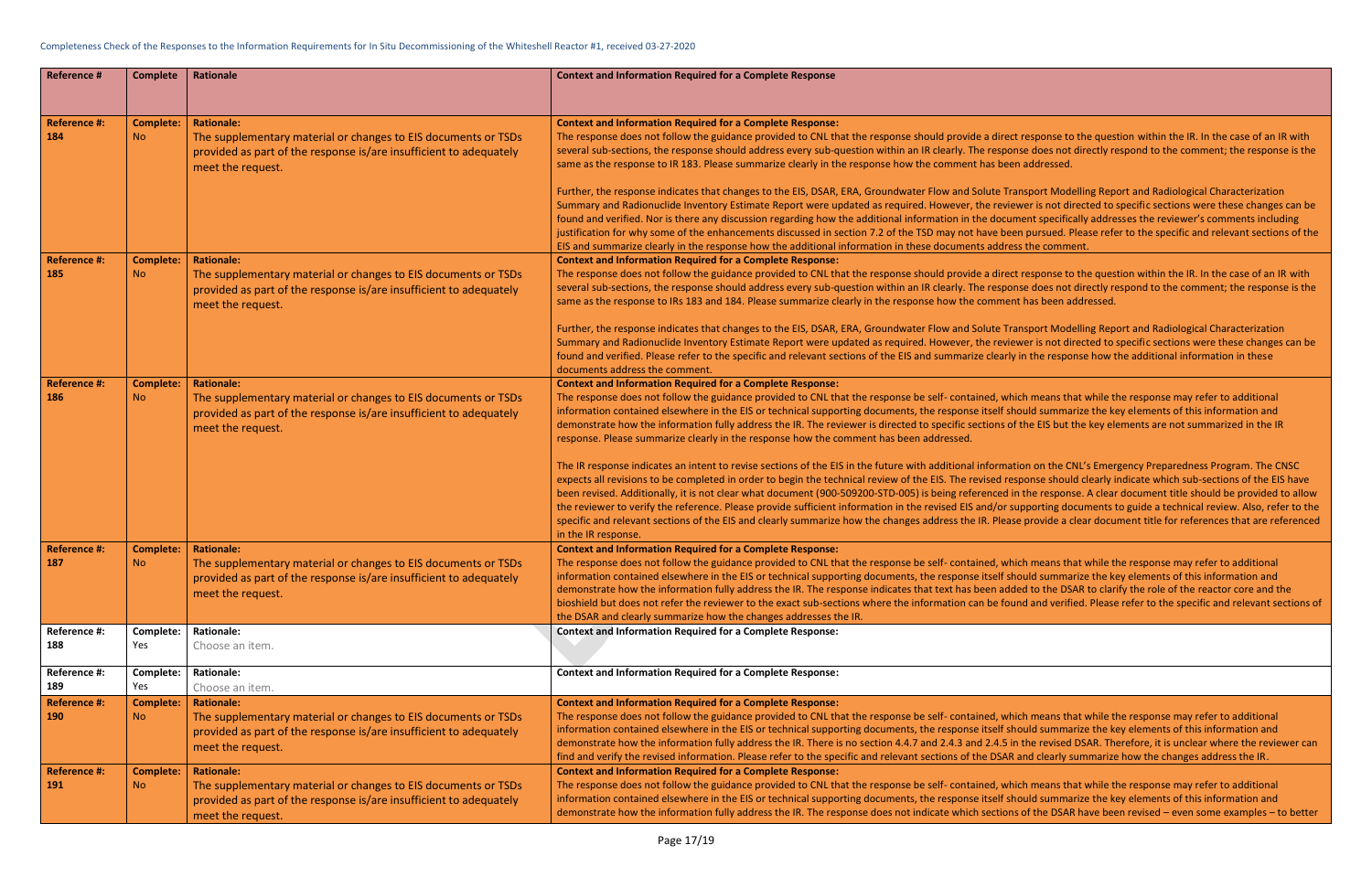## the information. Please refer to the specific and relevant sections of

vhich means that while the response may refer to additional should summarize the key elements of this information and 2.4.5 (Normal Evolution Scenario) and therefore it is unclear which does not indicate which sections of the Geosynthesis Report contain and relevant sections of the DSAR and Geosynthesis Report and clearly

vhich means that while the response may refer to additional should summarize the key elements of this information and the key elements (i.e., how the table has been revised) to es in the EIS address the IR.

vhich means that while the response may refer to additional should summarize the key elements of this information and ewer to where this information can be found and verified, as there is or where this information can be found.

ect response to the question within the IR. The comment is not with ct and whether or not it has been taken into account within the Plevant sections of the EIS and clearly summarize how the changes

vhich means that while the response may refer to additional should summarize the key elements of this information and een revised to improve clarity but it does not indicate how ons" have been appropriately captured in the revised DSAR. Please

vhich means that while the response may refer to additional should summarize the key elements of this information and ble to indicate how each section of the DSAR aligns with G-320 and parameters of barrier performance were included and justified cate how the safety case meets CNSC expectations as outlined in G-EIS and/or supporting documents and clearly summarize how the

cient information to guide a technical review. There is no section 2.3.3 r to the reviewer which sections of the DSAR have been revised and echnical review. Also, please refer to specific and relevant sections of

| <b>Reference #</b>                | <b>Complete</b>                    | <b>Rationale</b>                                                                                                                                                               | <b>Context and Information Required for a Complete Response</b>                                                                                                                                                                                                                                                                                                                                                                                                                                                                                                                                                                                                                                                                                                                                |
|-----------------------------------|------------------------------------|--------------------------------------------------------------------------------------------------------------------------------------------------------------------------------|------------------------------------------------------------------------------------------------------------------------------------------------------------------------------------------------------------------------------------------------------------------------------------------------------------------------------------------------------------------------------------------------------------------------------------------------------------------------------------------------------------------------------------------------------------------------------------------------------------------------------------------------------------------------------------------------------------------------------------------------------------------------------------------------|
|                                   |                                    |                                                                                                                                                                                | align with the Groundwater Flow and Solute Transport Modelling Report for the reviewer to verify the inform<br>the DSAR and clearly summarize how the changes address the IR.                                                                                                                                                                                                                                                                                                                                                                                                                                                                                                                                                                                                                  |
| <b>Reference #:</b><br>192        | <b>Complete:</b><br><b>No</b>      | <b>Rationale:</b><br>The supplementary material or changes to EIS documents or TSDs<br>provided as part of the response is/are insufficient to adequately<br>meet the request. | <b>Context and Information Required for a Complete Response:</b><br>The response does not follow the guidance provided to CNL that the response be self- contained, which mean<br>information contained elsewhere in the EIS or technical supporting documents, the response itself should sun<br>demonstrate how the information fully address the IR. The revised DSAR does not contain section 2.4.5 (Norn<br>section of the DSAR was revised to contain the information in the response. Further, the response does not in<br>the additional details on site characterization and the current geology. Please refer to the specific and relevan<br>summarize how the changes address the IR.                                                                                               |
| Reference #:<br>193               | Complete:<br>Yes                   | <b>Rationale:</b><br>Choose an item.                                                                                                                                           | <b>Context and Information Required for a Complete Response:</b>                                                                                                                                                                                                                                                                                                                                                                                                                                                                                                                                                                                                                                                                                                                               |
| <b>Reference #:</b><br>194        | <b>Complete:</b><br>No.            | <b>Rationale:</b><br>The information provided is insufficient to allow a technical review.                                                                                     | <b>Context and Information Required for a Complete Response:</b><br>The response does not follow the guidance provided to CNL that the response be self- contained, which mean<br>information contained elsewhere in the EIS or technical supporting documents, the response itself should sun<br>demonstrate how the information fully address the IR. The response should provide a summary of the key ele<br>demonstrate how the information fully addresses the IR. Please clearly summarize how the changes in the EIS                                                                                                                                                                                                                                                                    |
| <b>Reference #:</b><br>195        | <b>Complete:</b><br>No.            | <b>Rationale:</b><br>The information provided is insufficient to allow a technical review.                                                                                     | <b>Context and Information Required for a Complete Response:</b><br>The response does not follow the guidance provided to CNL that the response be self- contained, which mean<br>information contained elsewhere in the EIS or technical supporting documents, the response itself should sun<br>demonstrate how the information fully address the IR. The response does not clearly refer the reviewer to wh<br>no Appendix 6.1.2-1 of the DSAR. Please update the IR response to provide the correct reference for where tl                                                                                                                                                                                                                                                                 |
| <b>Reference #:</b><br>196        | <b>Complete:</b><br>No.            | <b>Rationale:</b><br>The response does not address each sub-question of the IR.                                                                                                | <b>Context and Information Required for a Complete Response:</b><br>The response does not follow the guidance provided to CNL that the response should provide a direct respons<br>respect to air quality but the generation of gas within the structure during the lifetime of the project and whe<br>Normal Evolution Scenario. Please respond to the IR and, if appropriate, refer to the specific and relevant sect<br>address the IR.                                                                                                                                                                                                                                                                                                                                                     |
| Reference #:<br>197               | Complete:<br>Yes                   | <b>Rationale:</b><br>Choose an item.                                                                                                                                           | <b>Context and Information Required for a Complete Response:</b>                                                                                                                                                                                                                                                                                                                                                                                                                                                                                                                                                                                                                                                                                                                               |
| <b>Reference #:</b><br>198        | <b>Complete:</b><br>No.            | <b>Rationale:</b><br>The supplementary material or changes to EIS documents or TSDs<br>provided as part of the response is/are insufficient to adequately<br>meet the request. | <b>Context and Information Required for a Complete Response:</b><br>The response does not follow the guidance provided to CNL that the response be self- contained, which mean<br>information contained elsewhere in the EIS or technical supporting documents, the response itself should sun<br>demonstrate how the information fully address the IR. The response indicates that the DSAR has been revised<br>information on "Accidents and Malfunctions" and "Maintenance, Monitoring and Design Implications" have b<br>refer to the specific and relevant sections of the DSAR and clearly summarize how the changes address the IR.                                                                                                                                                     |
| <b>Reference #:</b><br>199        | <b>Complete:</b><br>No.            | <b>Rationale:</b><br>The supplementary material or changes to EIS documents or TSDs<br>provided as part of the response is/are insufficient to adequately<br>meet the request. | <b>Context and Information Required for a Complete Response:</b><br>The response does not follow the guidance provided to CNL that the response be self- contained, which mean<br>information contained elsewhere in the EIS or technical supporting documents, the response itself should sun<br>demonstrate how the information fully address the IR. CNL has provided a revised concordance table to indicate<br>IAEA SSR-5. However, the response does not indicate how the level of conservatism for key model parameters<br>commensurate with the level of uncertainty within the safety strategy. Nor does the response indicate how the<br>320. Please respond to the IR and, if appropriate, refer to the specific and relevant sections of the EIS and/or<br>changes address the IR. |
| <b>Reference #:</b><br><b>200</b> | <b>Complete:</b><br>N <sub>o</sub> | <b>Rationale:</b><br>The information provided is insufficient to allow a technical review.                                                                                     | <b>Context and Information Required for a Complete Response:</b><br>The response does not follow the guidance provided to CNL that all responses should provide sufficient inforn<br>or section 4.3.4.10.1.7 in the DSAR. These sections underpin the response. Therefore, it is not clear to the rev<br>where the information can be found and verified. Please provide sufficient information to guide a technical re<br>the DSAR and clearly summarize how the changes address the IR.                                                                                                                                                                                                                                                                                                      |
| <b>Reference #:</b><br>201        | <b>Complete:</b><br><b>No</b>      | <b>Rationale:</b>                                                                                                                                                              | <b>Context and Information Required for a Complete Response:</b>                                                                                                                                                                                                                                                                                                                                                                                                                                                                                                                                                                                                                                                                                                                               |